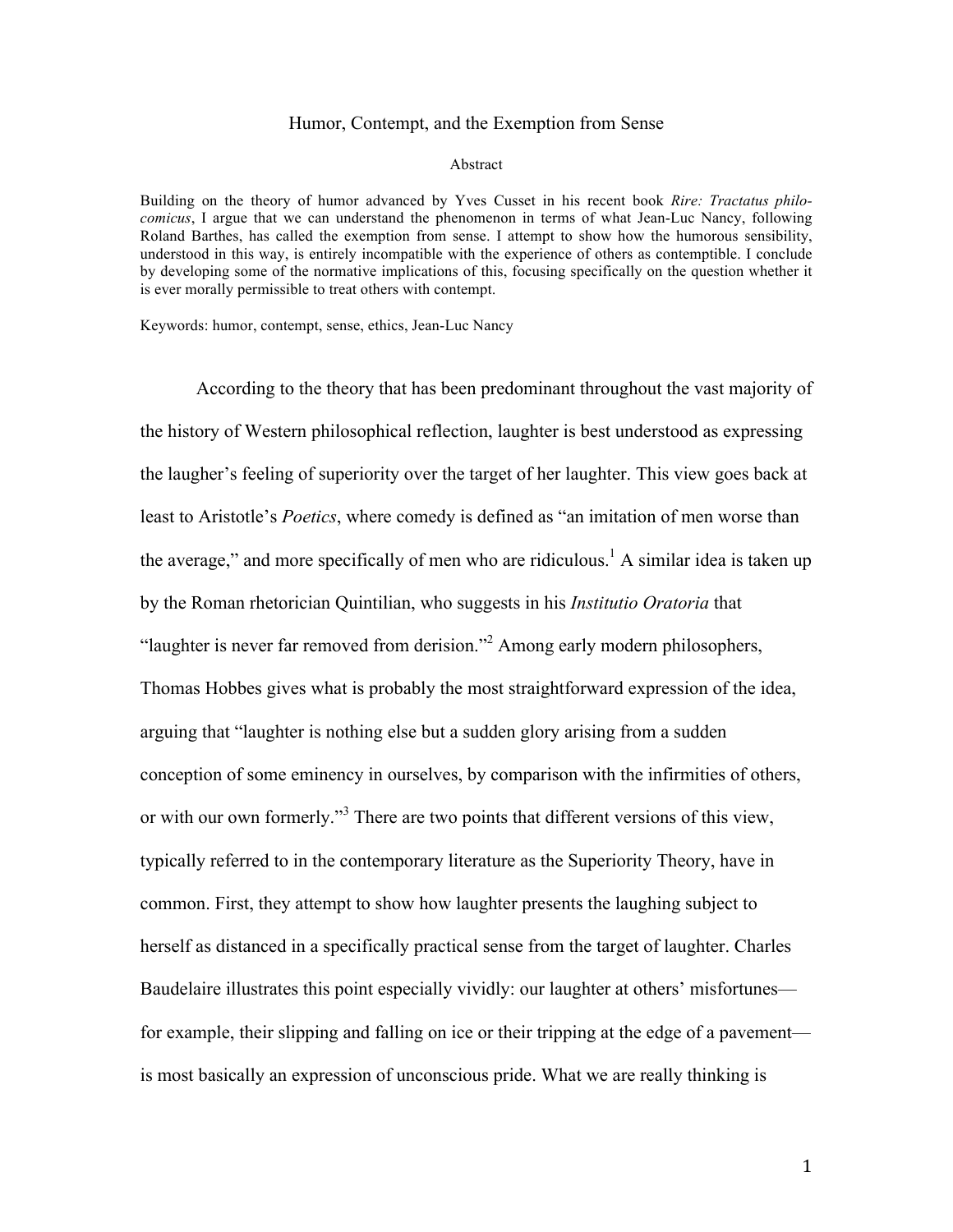something like "'I don't fall, I don't; I walk straight, I do; my footstep is steady and assured, mine is. You won't catch me being stupid enough not to see where the pavement ends, or that there is a pavingstone in my way."<sup>4</sup> The distance established by the laugh, though, is not just the distance of a rank ordering; it is not merely the case that the laugher experiences herself as higher on some scale of value than the target of laughter. And this is the second point: the distance opened up in laughter establishes, or at least runs the risk of establishing, a relation of contempt. In laughing at other persons, we abandon what Stephen Darwall calls the second-person standpoint. We do not make ourselves answerable to them within relationships characterized by mutual respect; the targets are given rather within a distance of reflection, as objects rather than as genuine partners in dialogue. This point is emphasized by Hobbes and by Samuel Pufendorf, who both treat laughter directed at others as a sign of contempt and thus as incompatible with the kind of sociability that the natural law obligates us to promote.<sup>5</sup>

The Superiority Theory is no longer the most widely accepted account of laughter. Indeed the idea that laughter necessarily expresses feelings of superiority probably strikes many of us today as so plainly false that we wonder how it could have been accepted for so long as the correct account. Nonetheless, there is one element of the theory that I believe is importantly right: laughter can and often does distance us from others, suspending to some degree our participation in the intersubjective, practical world. And this distancing certainly can manifest itself in relations of contempt. What I want to argue in this paper, though, is that it can just as well give rise to a very different kind of ethical sensibility, one that is entirely incompatible with contempt. Following the argument that Yves Cusset advances in his recent book *Rire: Tractatus philo-comicus*, I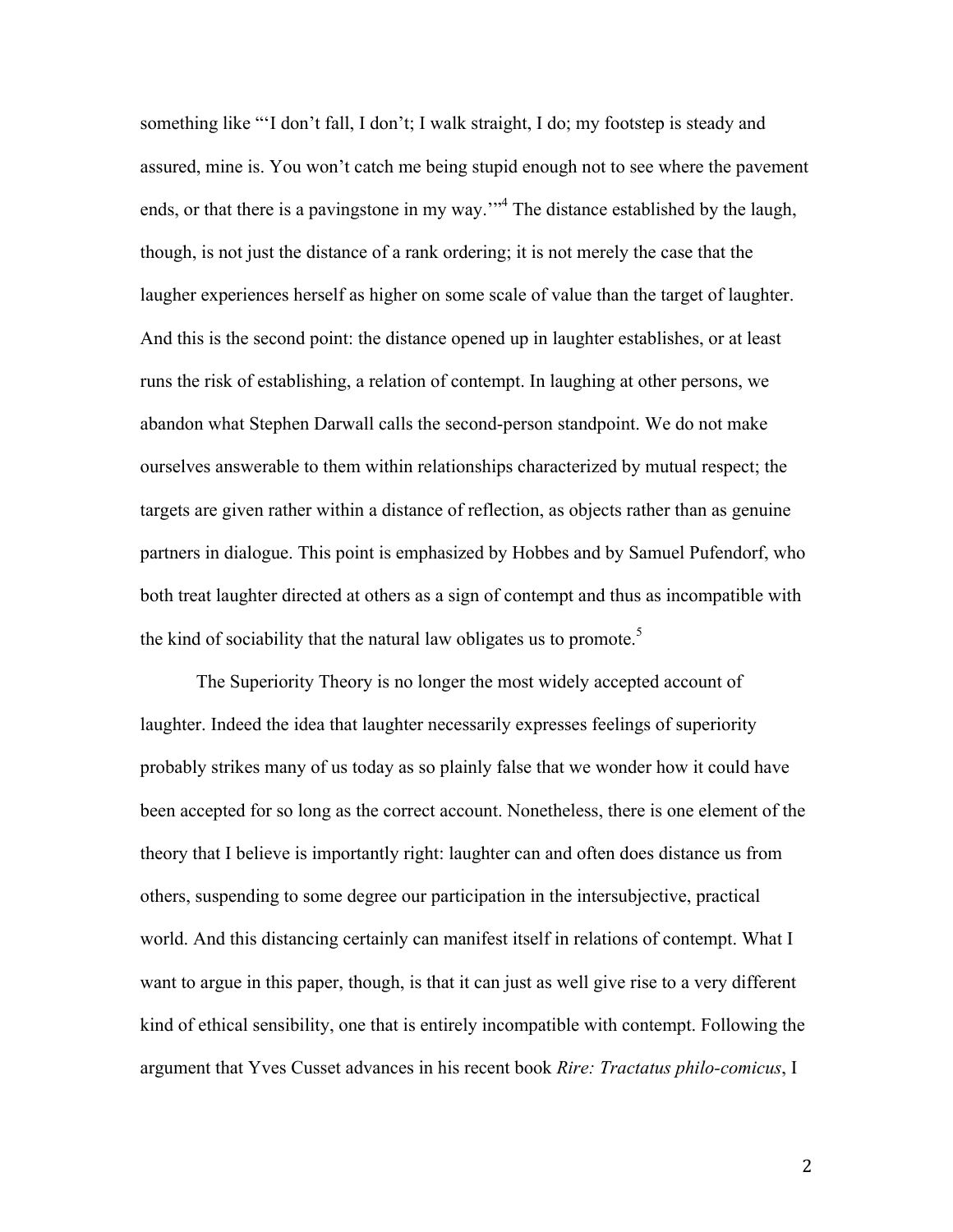will begin in what follows by emphasizing the way in which humor—in contrast, for example, to ridicule, sarcasm, and raillery—opens up a space of wonder where what becomes manifest is the simple fact of our being-with. Cusset suggests that this humorous sensibility should be understood as an epoché in the phenomenological sense, where the imperatives of the given, everyday practical world are put in suspense. I will argue, though, that this sensibility can be understood more adequately in terms of what Jean-Luc Nancy, following Roland Barthes, has called the exemption from sense. Next, I will show how the humorous sensibility, understood in terms of the exemption from sense, is incompatible with the experience of others as contemptible. I will conclude by developing some of the normative implications of this, focusing specifically on the question whether it is ever morally permissible to treat others with contempt.

# **Laughter as Expression of Wonder: Devos contra Democritus**

In order to bring out the sensibility he thinks is proper to humor, Cusset contrasts the laughter of Democritus, accounts of which come down to us from the apocryphal letters of Hippocrates, with the laughter provoked by the twentieth-century French humorist Raymond Devos. Democritus, of course, was known in antiquity as "the laughing philosopher." His laughter, though, was not a source of joy for the citizens of his native Abdera, who saw in it a potential symptom of madness. The problem was not merely that Democritus liked to laugh, but rather that he seemed to laugh excessively and at things that were not funny. Concerned for the well being of their renowned native son, the Abderites appealed to Hippocrates, who they hoped would be able to discover the causes of his laughter. Asked explicitly why he laughed, Democritus insisted that it was because the conduct of the Abderites in their everyday lives truly was ridiculous: they act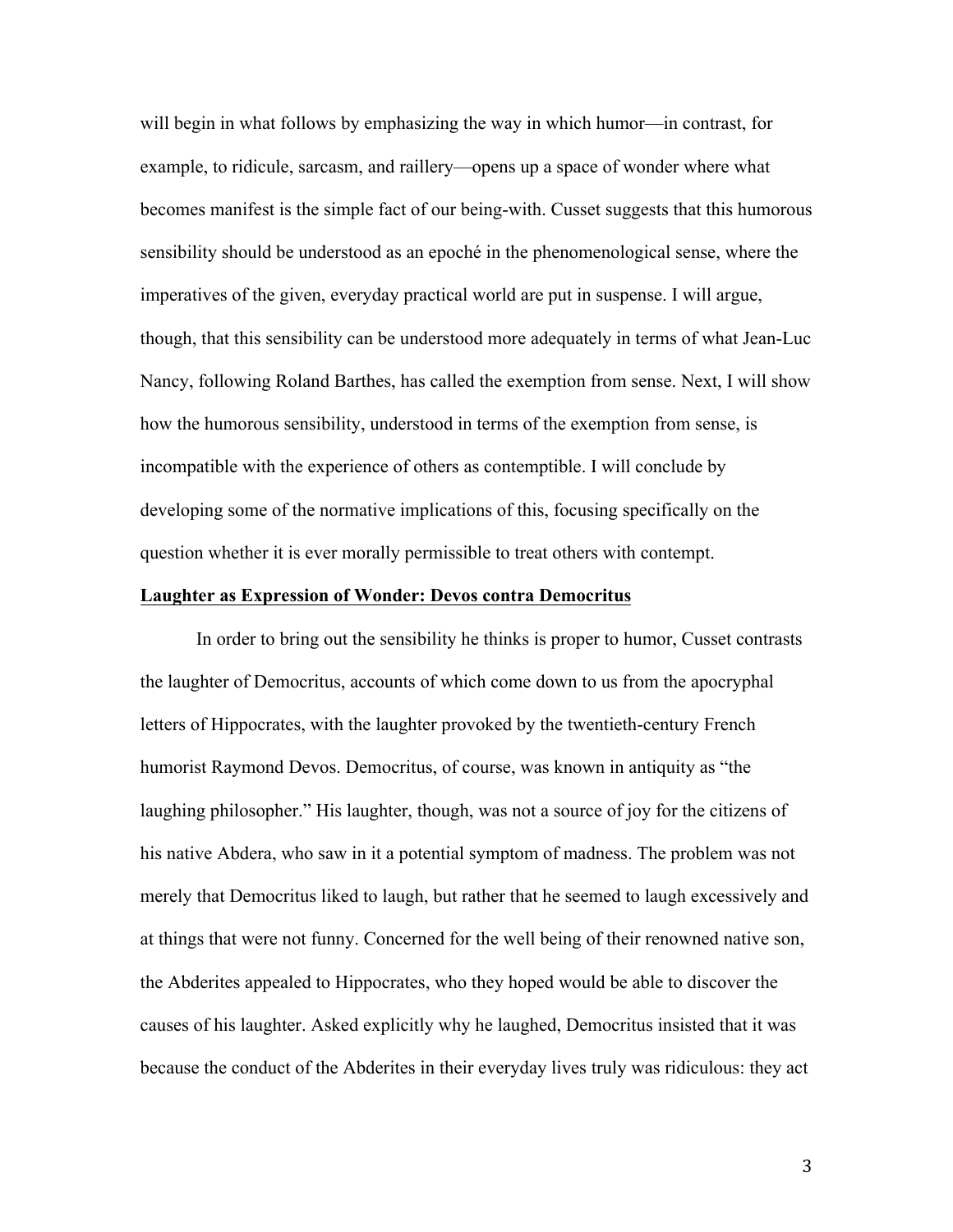irrationally and childishly, constantly running this way and that, pursuing a thousand different projects without a single, overarching aim. They aspire to become great lords, commanding whole populations, when they are unable even to command themselves. They desire children, but then send them far away as soon as they are old enough. They chase wealth, but once they have it they either spend it foolishly or hide it away, thereby rendering it useless. Each day they are thwarted by their own vices, which they never try to correct. How could one not laugh at such ridiculousness? Hippocrates eventually comes around to this point of view, attributing Democritus' laughter not to madness but rather to his having the wisdom to see things as they truly are. Cusset rejects this assessment, though. What is truly at the origin of Democritus' laughter, he thinks, is "one of the greatest passions of philosophy," viz., contempt for ordinary people and their everyday affairs.<sup>6</sup> The attitude of Democritus, and of philosophy generally, stems from "a slight displacement" whereby the philosopher ceases to participate directly and straightforwardly in human affairs, setting up instead a distance of reflection from which everyday life comes to appear ridiculous.<sup>7</sup>

In one of his most popular sketches, titled "Où courent-ils?" ("Where are they running?"), Raymond Devos describes a scene very similar to the one that provoked Democritus' contemptuous laughter. He begins by telling his audience that he has just returned from a strange city where everybody runs. (As in most of Devos's work, the humor consists in an extended play on words, in this case on the various idiomatic uses of the verbs *courir* and *marcher*.) When Devos asks one of the city's residents why all these people constantly run around like fools, he is told that it is because they are indeed fools. "But what is it that makes all these fools run?" asks Devos. The answer: "Everything.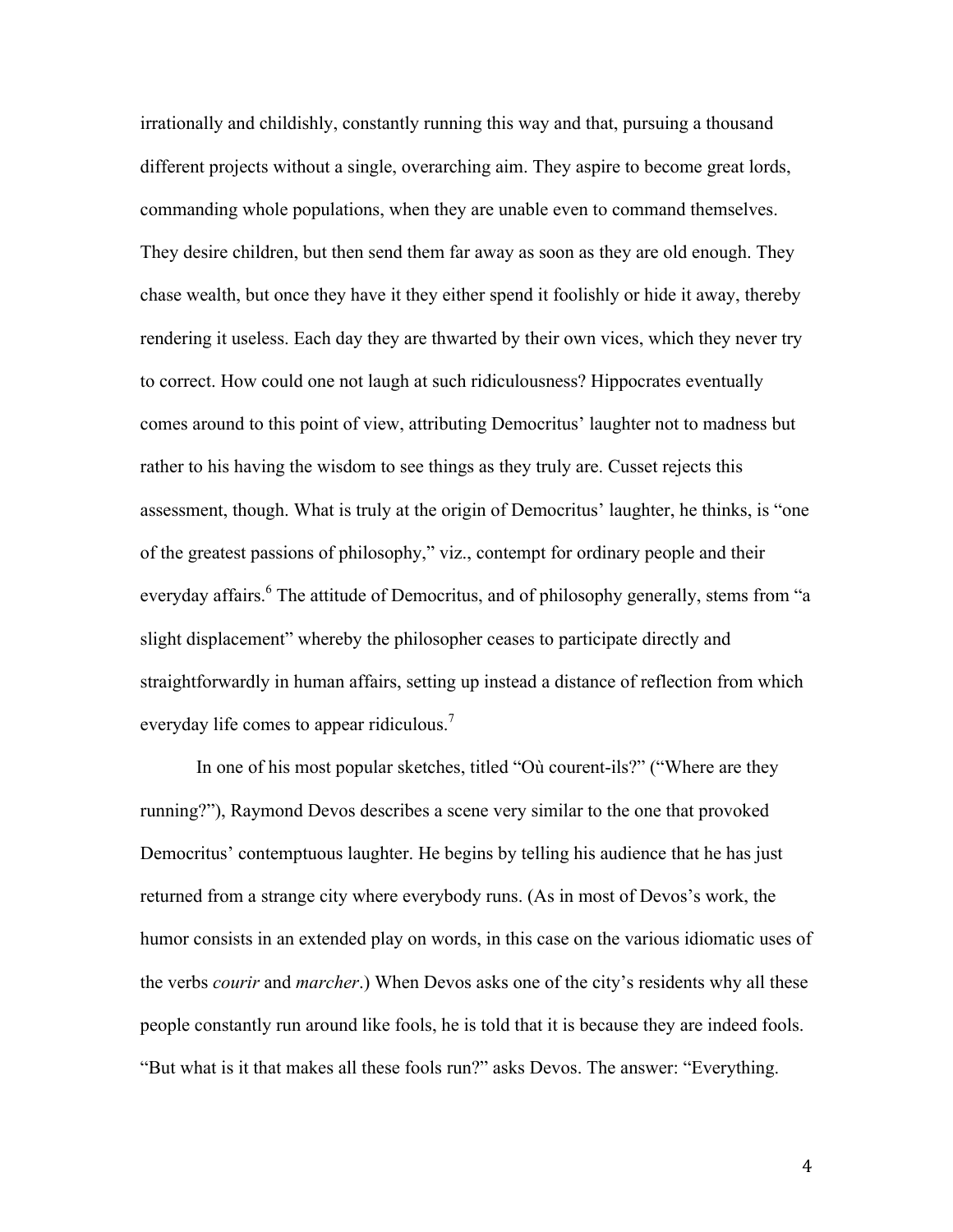There are some who are attending to the most pressing matters [*courent au plus pressé*]. This one is running for glory. That one is on the road to ruin [*court à sa perte*]." "But why do they run so fast?" asks Devos. "To save time."<sup>8</sup>

These strange people who run this way and that not really knowing what they are doing are Abderites, and their conduct makes us laugh. But the laughter provoked by Devos is importantly different from Democritus' laughter. The key to understanding the difference appears near the beginning of Devos's sketch: "When I entered the city I walked normally. But when I saw that everyone was running, I started running like everyone else, for no reason."<sup>9</sup> Unlike Democritus, Devos situates himself among the people whose conduct appears so strange, allowing himself to be taken up into the general movement of foolishness that he describes. Our laughter is not the laughter of ridicule or mockery; instead, what makes us laugh is the fact that Devos "does not stop running while being surprised that everyone runs."<sup>10</sup> All of us, Devos shows us, are Abderites, throwing ourselves into a thousand projects that, from a slightly displaced point of view, appear at least a little bit silly. But the fact that our projects are not quite as serious as we typically take them to be, that we cannot establish their genuine value on the basis of any higher truth or rationally compelling end, does not entail that they are ultimately meaningless. The laughter of Democritus, Cusset suggests, is essentially nihilist in that it is founded on a perception of everyday human affairs as amounting to nothing. The laughter provoked by Devos, on the other hand, has its source in the completion of this nihilist vision, reducing nihilism itself to nothing: it's true, our everyday affairs do not really have the weighty seriousness we typically attribute to them,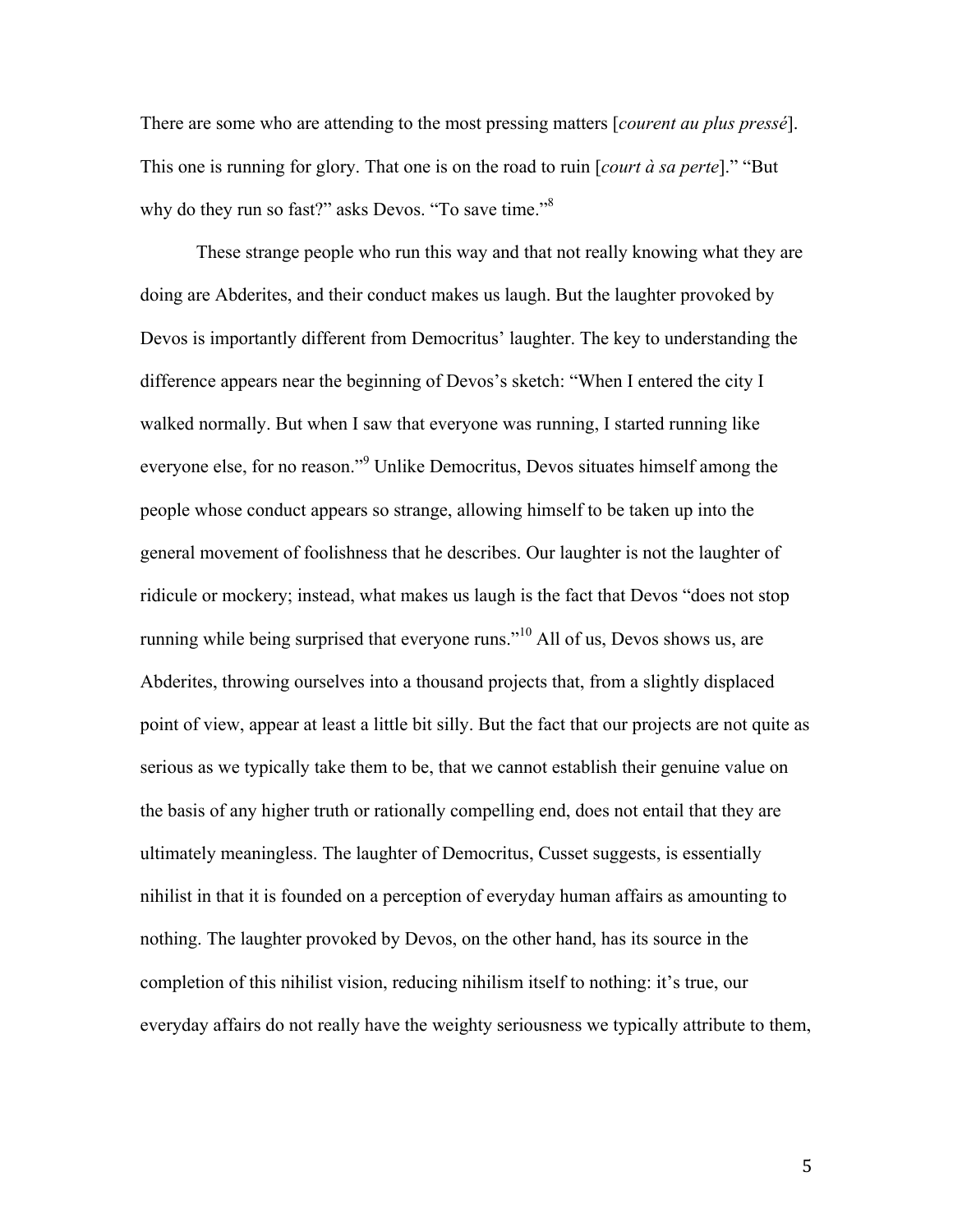but this fact itself need not be experienced as weighty.<sup>11</sup> The laughter that stems from this realization is the laughter proper to humor.

## **Epoché and the Exemption from Sense**

In his paper "Penser, S'étonner, S'éclater: Théâtre Clownesque et Étonnement Philosophique," Cusset characterizes the humorous sensibility as a kind of epoché in the phenomenological sense of the term. The humorist is able to "provisionally bracket the natural attitude of consciousness, with its naïve belief in the objective existence of what appears to it," including the kinds of social norms and practices that we take for granted in our everyday lives.<sup>12</sup> The slight displacement that the humorist effects in our perspectives helps to make manifest the humorousness of these norms and practices. This displacement is unlike the one effected by Democritus, who situates himself outside, or more precisely above, the sphere of everyday human concerns. In the presentation of humor, both the humorist and the audience continue to situate themselves within the everyday social world, but in such a way that its taken-for-granted character is suspended. The principle of humor, Cusset thinks, consists precisely in this "sincere participation but without deep adherence.<sup>"13</sup> We laugh because it is our own world that we come to perceive differently, as less weighty.

There are good reasons, beyond the ones Cusset suggests, for thinking of the humorous sensibility as a kind of epoché. First, the world that becomes manifest under the epoché is not some other, truer world; it is exactly the same world that is given within the natural attitude. The only alteration that the epoché introduces into our experience is the suspension of our natural-attitude orientation toward the everyday world as something that is unproblematically, objectively there, independent of the cognitive acts in which it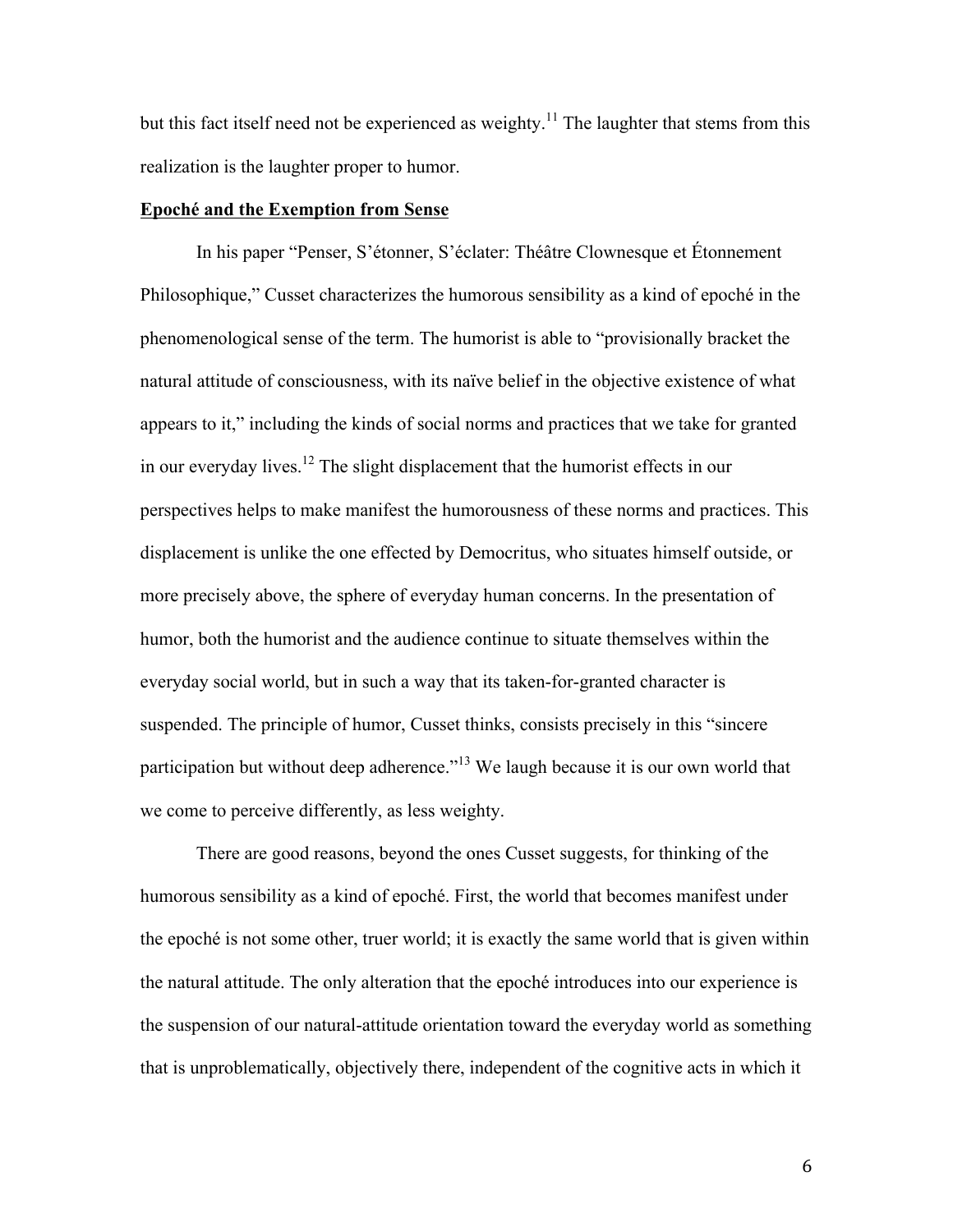is given. This suspension enables us to focus our attention on the manifold ways in which the world is given to consciousness. And this, in turn, helps to restore our sense of wonder at the world. By "loosening the intentional threads that connect us to the world," the epoché "reveals the world as strange and paradoxical."14 This is exactly what happens in humor: by loosening—but not outright breaking—the ties that connect us to our everyday projects and to their obvious, taken-for-granted importance, the humorist presents them in an ever so slightly altered light, provoking our wonder and thus our laughter.

What I want to argue, though, is that we can also profitably understand the humorous sensibility in terms of what Jean-Luc Nancy, borrowing from Roland Barthes, has called the exemption from sense. Doing so, I believe, retains the benefits of understanding it as a kind of epoché, but it also helps bring to light aspects of the humorous sensibility that are especially relevant for our thinking about ethical experience.

Roland Barthes introduces the idea of the exemption from sense in his book *Empire of Signs*, which is devoted to the semiology of Japanese culture. He approaches the idea by means of an examination of bunraku puppet theater, and specifically of the means it uses to present the sense of the action it depicts. What makes bunraku so different from much of Western theater, according to Barthes, is the fact that it makes no effort to conceal the artifices of its presentation. Each of the puppets is controlled by three different puppeteers, all of whom are fully visible to the audience. And off to the right of the stage, again fully visible, is the chanter, who voices each of the characters and provides the narration. Also visible is the script from which the chanter reads; it is placed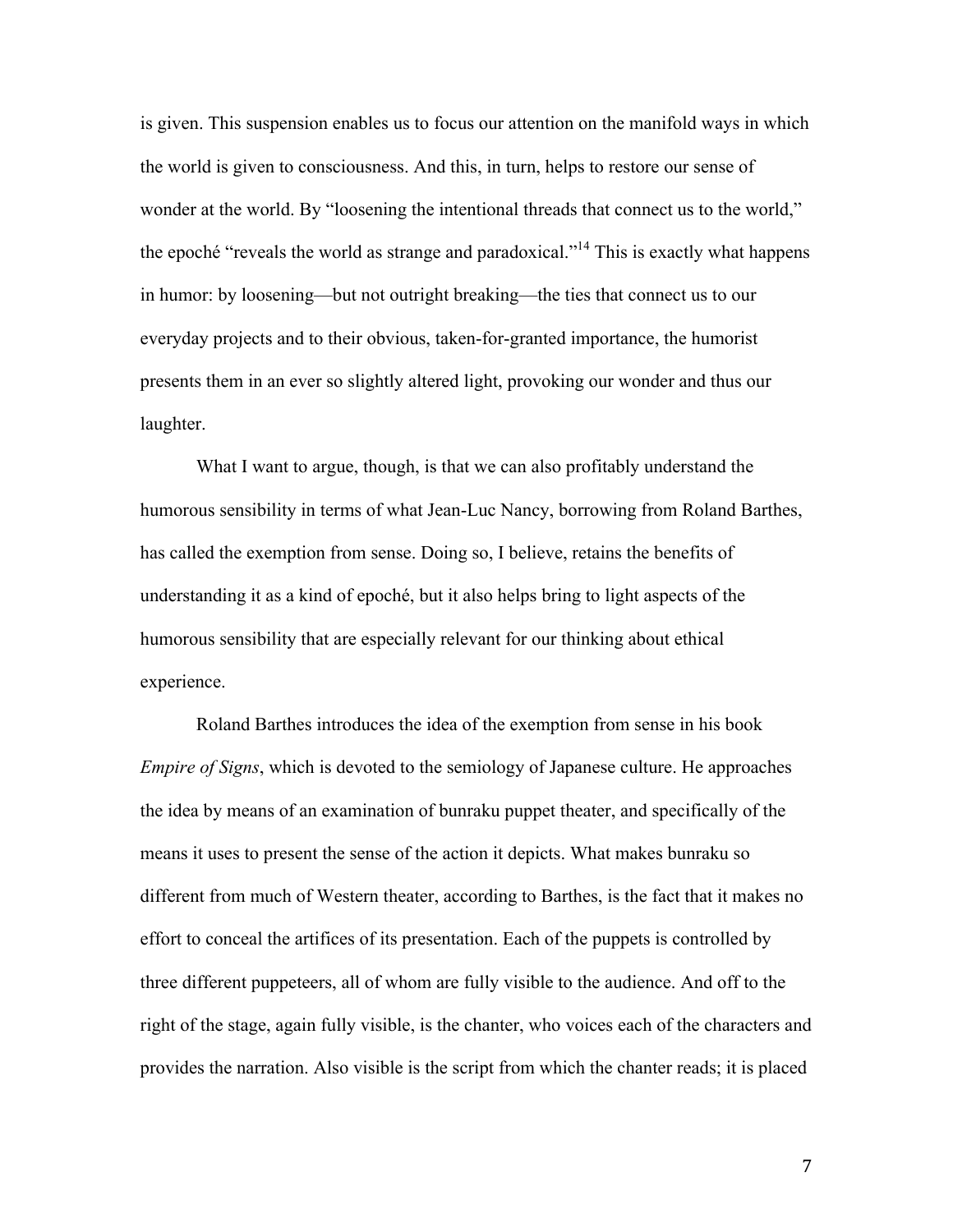on a lectern directly in front of him. The effect of all this is to present meaning as a surface phenomenon, spread out across all the different signifying elements that are visible on the stage. The meaning of the play, according to Barthes, is given in a flash that illuminates nothing but its own taking place.<sup>15</sup> In Western theater, by contrast, the artifices of manifestation—the machinery, the script, the lighting sources, etc.—are typically concealed from the audience. The signifying apparatus is effaced in favor of the signified. This produces an effect of transcendence: the meaning of the play is not given as a fleeting surface event, but rather as gathered together and anchored outside the space of the performance in an origin that is supposed to be "unique [and] indivisible."<sup>16</sup>

In his book *Dis-Enclosure: The Deconstruction of Christianity*, Jean-Luc Nancy builds on this point, suggesting that we locate this unique and indivisible origin of sense in the *vouloir dire*—literally the willing to say—of the signifying subject. To remain with the example of the theater, we could say that the various signifying elements—the actors' words, gestures and costumes, the lighting, the scenery, etc.—have their true meaning gathered together and anchored in the playwright's meaning-bestowing intention. Sense, in this case, would be a "self-instituting projection of the will," an externalization of a deep and concealed interiority.<sup>17</sup>

This understanding of sense in terms of *vouloir-dire* strongly suggests three comportments toward sense that will help to clarify the meaning of the expression "exemption from sense." First, it suggests an orientation toward a kind of sense that is given to us in the form of an injunction: "to make sense, to produce or recognize its instance and form—would be first and foremost an imperative. (It can be shown to be the essence of the Kantian imperative.)"<sup>18</sup> Nancy does not flesh out his argument here, but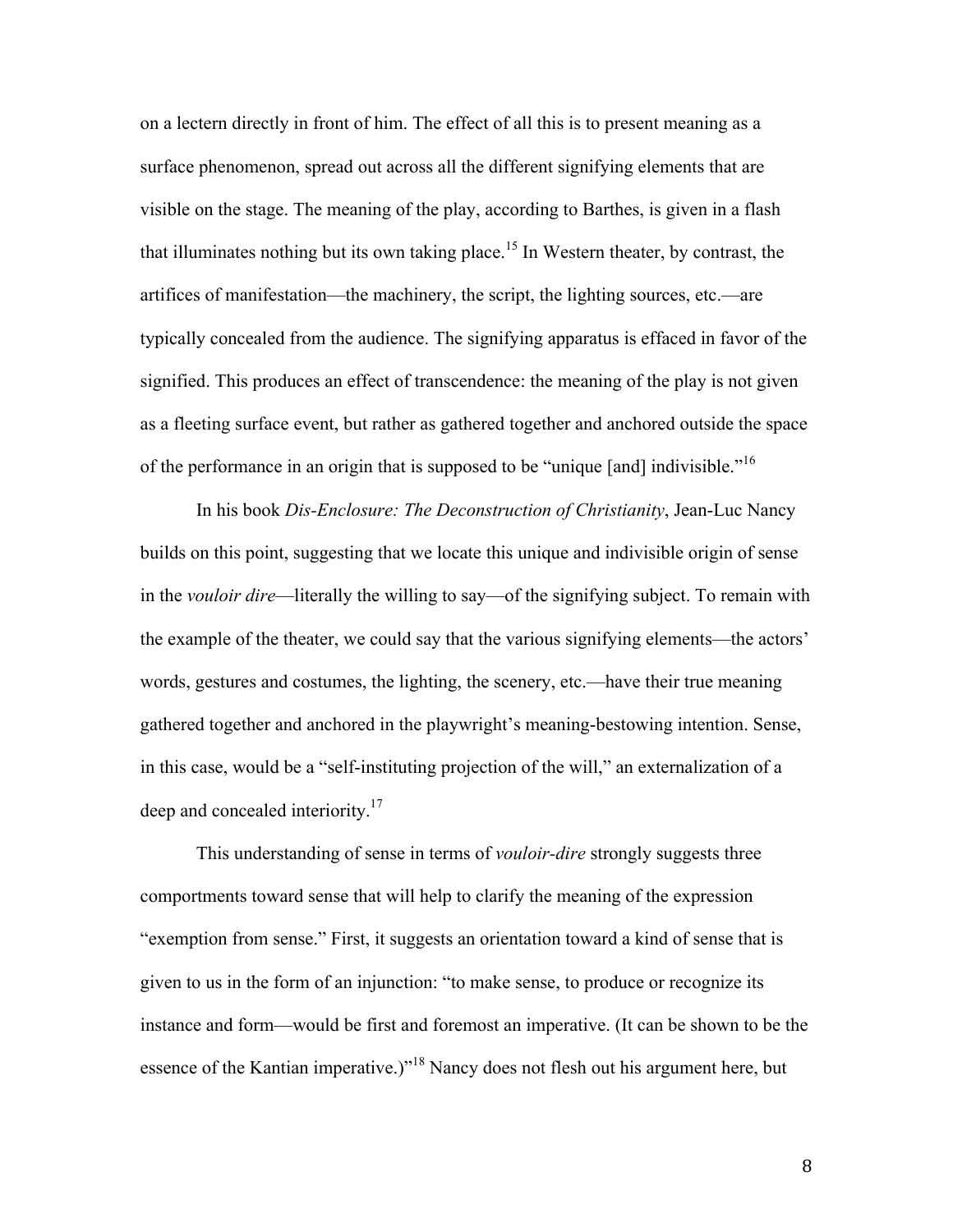the basic idea seems clear. For Kant, moral sense cannot be read off the surface of the empirically given world. We cannot discover what ought to be the case, in other words, merely by observing what is the case. Central to Kant's transcendental idealism, rather, is the idea that moral sense has its origin elsewhere, in the legislative faculty of pure practical reason. As rational beings, we cannot help but intend moral sense in accordance with the moral law, even when doing so works to our disadvantage. Because moral sense is never fully realized in the empirically given world, it is present to us as an ought-to-be, and thus as an injunction. Second, and closely related to this, is the comportment toward moral sense as a unique sense.<sup>19</sup> Again, we can understand this point with reference to Kant, for whom there is one and only one source of genuine moral sense: the categorical imperative. Of course Kant gives different formulations of the imperative, but he insists that these are "at bottom only so many formulae of the very same law" and that each contains all the others.<sup>20</sup> Finally, the understanding of sense in terms of *vouloir-dire* suggests a conception of the practical subject as master of moral sense. According to Nancy, "the wanting-to-say commanded by sense always consists, in sum, in a wantingto-have-said ("I have said" is the word of the master)."<sup>21</sup> Because moral sense has its origin in our own faculty of pure practical reason, we should never be in any sincere doubt about what we are morally required to do. Kant expresses this idea of moral mastery especially clearly when he writes that "the most common understanding" can always determine what is morally required "quite easily and without hesitation."<sup>22</sup> As sources of the moral law, each of us "knows very well how to distinguish in every case that comes up what is good and what is evil, what is in conformity with duty or contrary to duty...." $^{32}$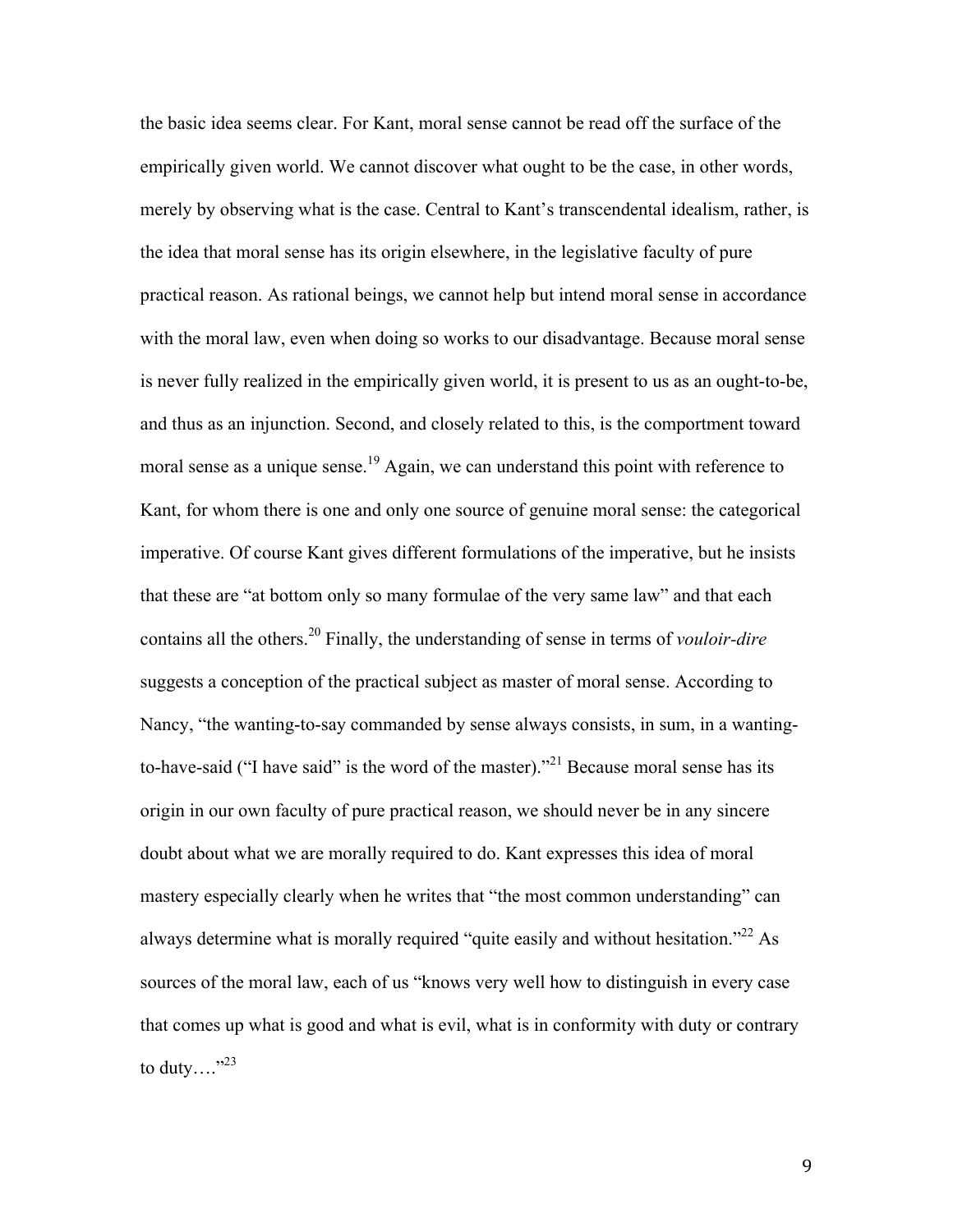The laughter of Democritus stems from this imperative of mastery. He sets himself at a distance from the everyday lives of his fellow Abderites, determining the sense of their behavior unilaterally and with perfect self-confidence. The Abderites themselves, he concludes, go about their day-to-day business without understanding the true sense of what they are doing or of what is most worth doing. Democritus takes himself to be the master of the sense that the Abderites lack. Sitting comfortably in the judge's seat, he recognizes "quite easily and without hesitation" the many ways in which their behavior is objectively ridiculous.

The exemption from sense, by contrast, would consist in the lifting of this obligation to position ourselves as masters of a uniquely authoritative sense. It is a suspension, in other words, of the imperative to get a distance from naïve, everyday experience and to discover the true, self-present meaning that would provide its measure. Instead of trying to issue definitive verdicts on the sense of the situations we find ourselves in, we are called upon to find "a renewed, refined, and ever more finely honed word," one that is "always closer to its birth than its closure, always more governed by its saying than by its said, by its reserve more than by its last word."<sup>24</sup> In the exemption from sense, we find ourselves oriented toward sense as shared, as something that emerges most originarily right at the level of our openness to each other: "what makes sense," in the most literal sense of the idiom, "is one person speaking to another."<sup>25</sup> This slight displacement in perspective gives others to appear not primarily as particular instances of significant kinds—as uneducated, as men or women, as Abderites, etc.—but rather as singular, and thus as wonderful.<sup>26</sup> It is this kind of experience, Nancy argues, that is captured in the common saying "people are strange:" the other is given most originarily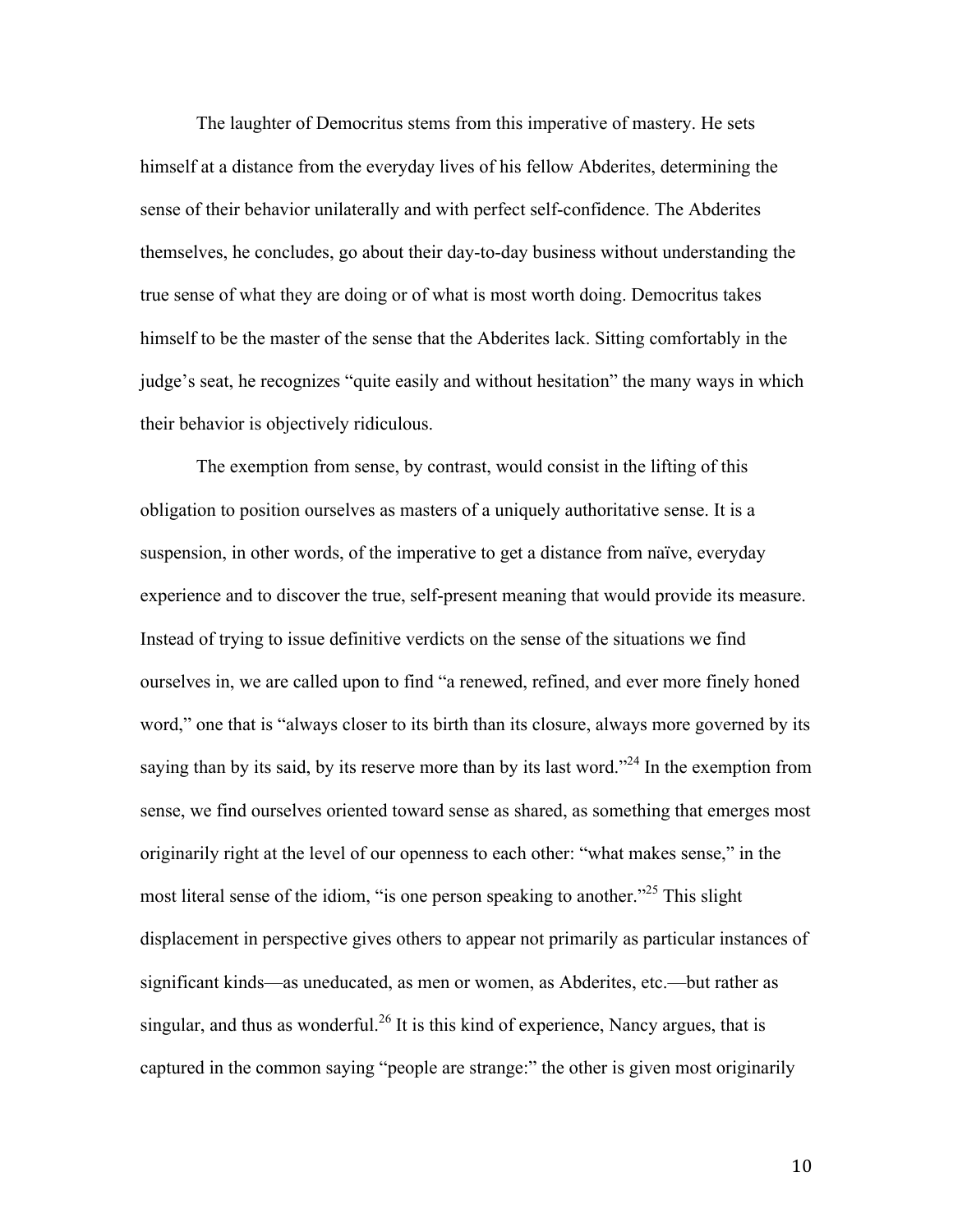as "incomparable or inassimilable, not because it is simply 'other' but because it is an origin and a touch of meaning…. You are absolutely strange because the world begins its turn with you." $27$ 

The laughter of Devos, I want to argue, arises from the lifting of the imperative of sense. Instead of distancing himself from the everyday experience of the Abderites, setting himself up as their judge, Devos runs right along with them. Just as in the case of bunraku puppet theater, we see the sense of their lives lighting up at the surface, right at the level of their exposure to each other. Nobody, including Devos, is the master of this sense. The sensibility that arises from the suspension of this imperative is very much like what Cusset characterized as the completion of the nihilist vision: the world comes to appear as lacking the weighty seriousness of foundational sense, but this lack itself is not experienced as weighty.

## **The Humorous Sensibility and Contempt**

As these references to Kantian imperatives and to the singularity of the other suggest, the humorous sensibility, thematized in terms of the exemption from sense, is in some respects also an ethical sensibility. In what follows, I would like to focus specifically on the way in which the humorous sensibility is entirely incompatible with the experience of others as contemptible. To show how this is the case, it will be necessary to describe as precisely as possible what it means to hold someone in contempt. I will begin, then, by isolating four features that psychologists of emotion and philosophers working on the ethics of contempt have typically considered to be essential to the phenomenon.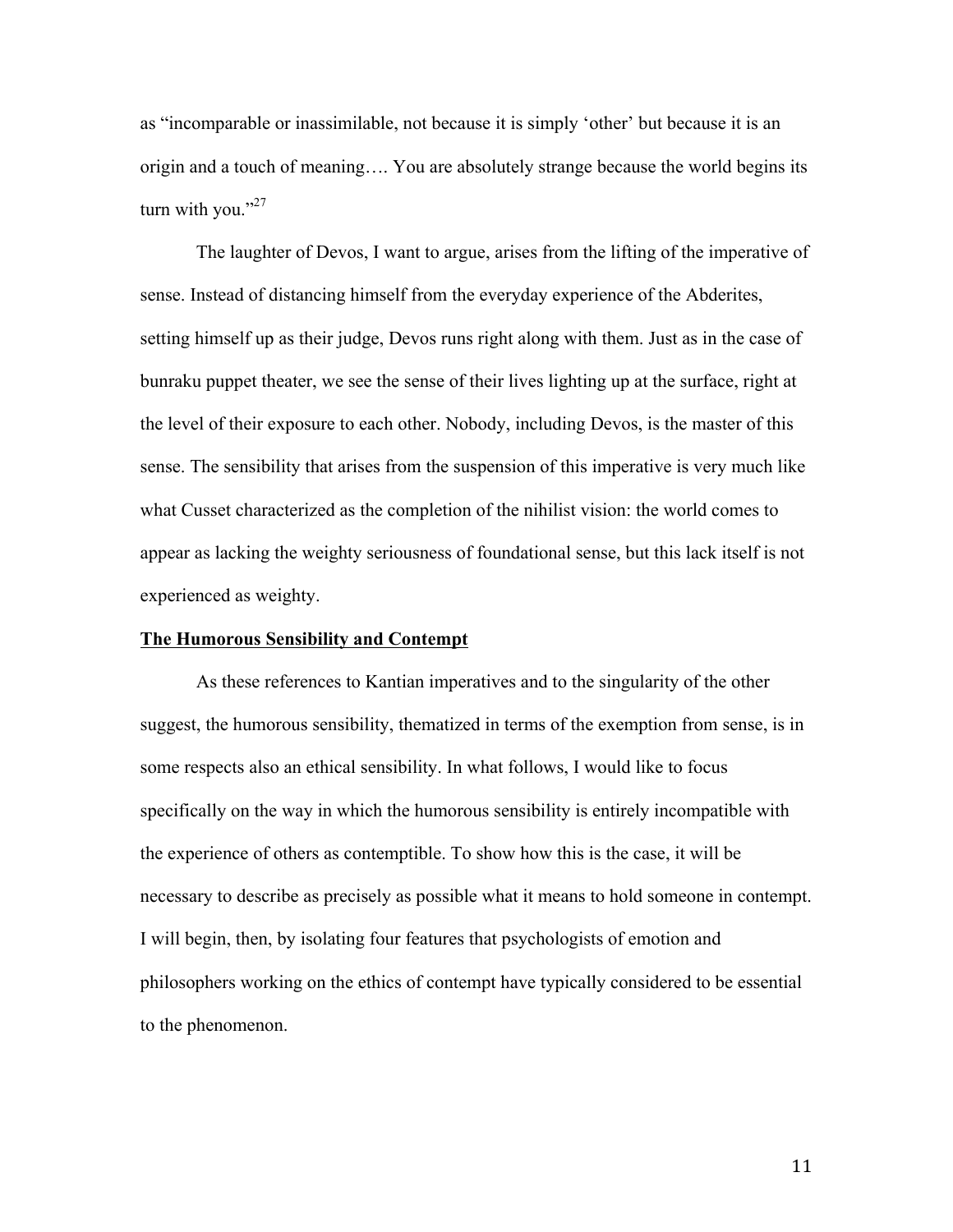First, contempt tends to manifest itself in avoidance of the contemned. Among psychologists of emotion, Agneta Fischer and Ira Roseman have been the most influential advocates for this view, arguing that contempt is best understood as belonging to what they call the exclusion family of emotions.<sup>28</sup> Instead of confronting perceived wrongdoers and calling them to account for their bad behavior, as we do in anger, we simply exclude them from our social networks. Philosopher Kate Abramson agrees with this characterization, arguing largely on the basis of our commonsense understanding of what contempt means: if "I tell you that I'm contemptuous of Joe but spend a good deal of time with him, you would likely begin to wonder whether I really find him contemptible."<sup>29</sup> And finally, Thomas E. Hill clearly has this idea of contempt as avoidance in mind when he characterizes the phenomenon as "a deep dismissal, a denial of the prospect of reconciliation, a signal that the conversation is over.<sup>30</sup>

Second, contempt is a hierarchizing attitude: when we contemn someone, we regard her as low in comparison to ourselves. From the very beginning, psychologists of emotion who have written on contempt have been nearly unanimous on this point. In his 1977 book *Human Emotions*, for example, Carroll Izard described contempt as "the feeling of being superior, of being better than someone, some group or some thing," adding that it might also be "the feeling that one's family, one's culture, or one's society is superior to and better than someone else's."<sup>31</sup> And Hugh Wagner included the "feeling" of superiority over another person (or of the other's inferiority)" as the second element in his three-part working definition of contempt.<sup>32</sup> In her groundbreaking paper "Contempt as a Moral Attitude," Michelle Mason expands on this idea, arguing that contempt is best understood as "presenting its object as low in the sense of ranking low in worth as a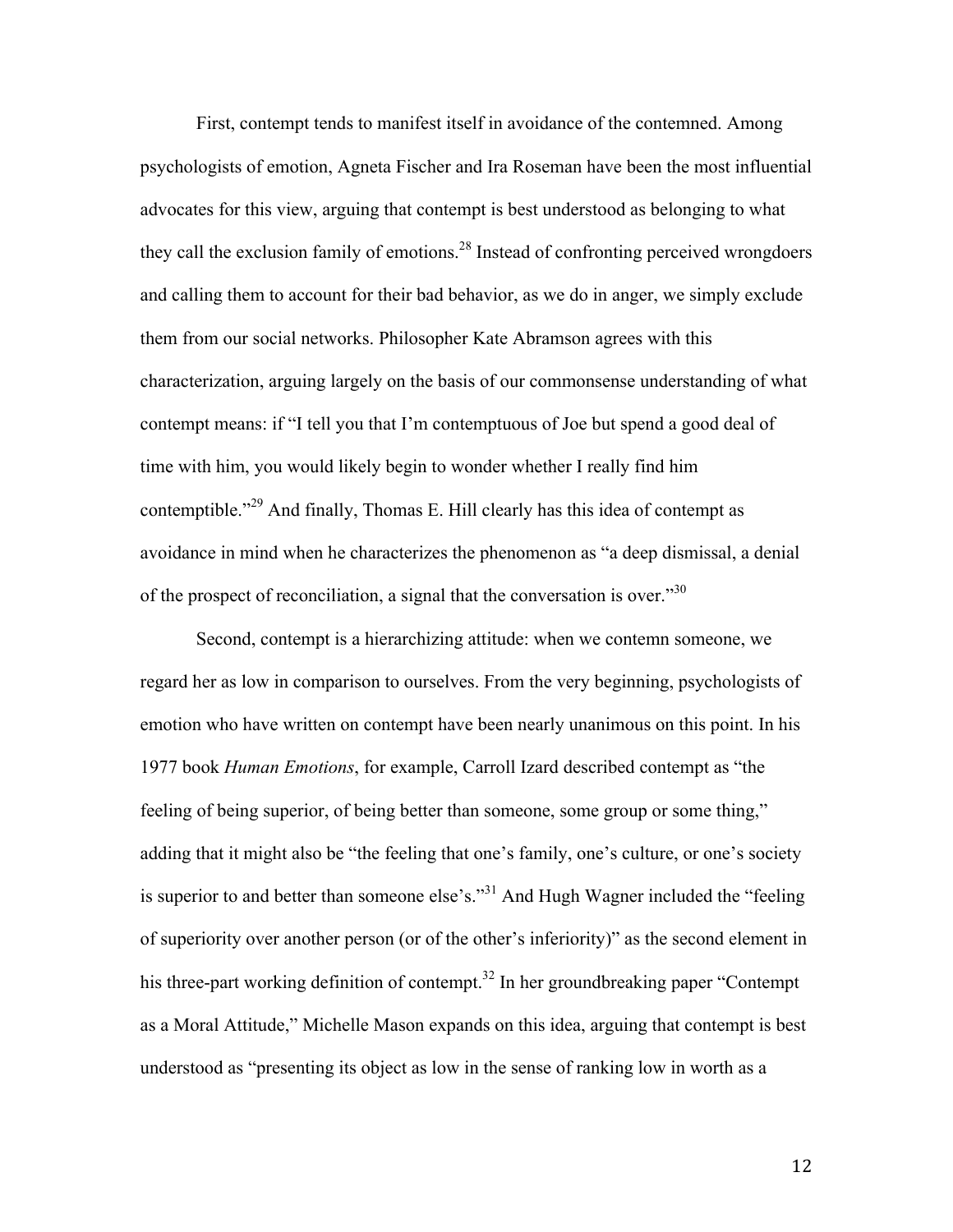person in virtue of falling short of some legitimate interpersonal ideal of the person..."<sup>33</sup> Likewise, Macalester Bell characterizes contempt as "a demoting emotion that presents its target as having a comparatively low status."34 And Kate Abramson describes contempt as being directed toward "persons held in low esteem simply as persons."<sup>35</sup>

Third, contempt is a globalizing emotion. This is closely related to the previous point: when we judge the target of our contempt to be low, what we have in mind is always a person or group of persons taken as a whole, and never some particular acts that have been attributed to the person or group or some particular aspect of their character. This point is given special emphasis by Michelle Mason and Macalester Bell. As Mason notes, the global focus of contempt is strongly suggested by the ways we talk about it in everyday English: "one typically *holds \_\_\_\_\_ in contempt*, *regards \_\_\_\_\_ with contempt*, or *expresses contempt for \_\_\_\_\_*, where what fills the blanks are particular persons or groups of persons."36 It would be very unusual to say that we hold a person's having embezzled from his employer or his having committed adultery in contempt. It is of course perfectly natural to say that we *resent* the person's having embezzled or his having committed adultery, but that is something different from contemning them. What we contemn are the authors of these acts, the embezzler or the adulterer as whole persons. Macalester Bell expresses the same point when she writes that "contempt is a response to perceived *badbeing* whereas hard feelings like resentment and guilt are responses to perceived *wrongdoing*."37

Finally, contempt is a third-personal attitude. This point is emphasized especially clearly by Stephen Darwall, who argues that when we contemn someone, we *characterize* her, reducing her to a contemptible quality that defines who she is essentially.<sup>38</sup> When we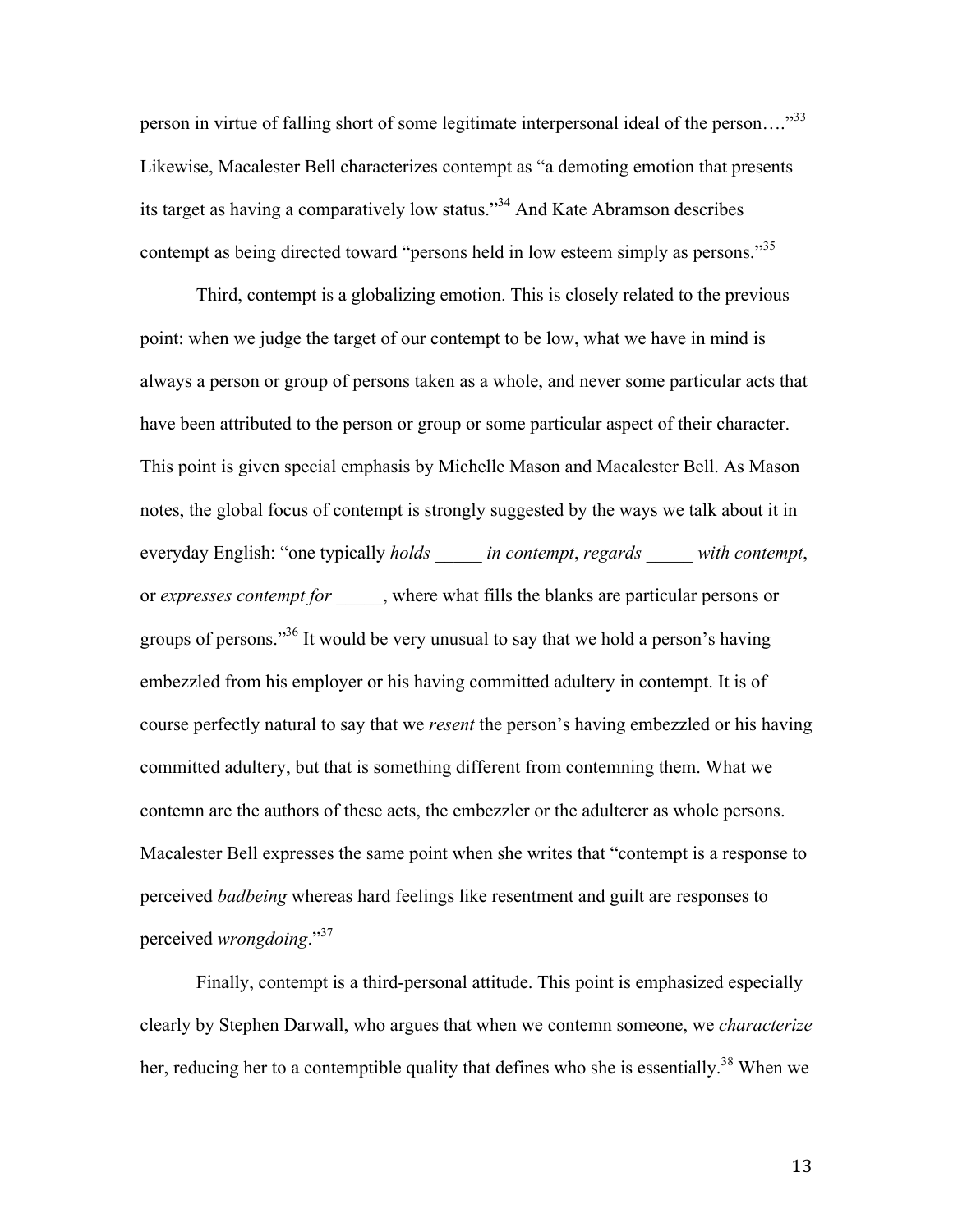blame someone, by contrast, we engage with her second-personally: we regard her as an equal member of the moral community, willing and able to make herself answerable to the charges of moral wrongdoing we bring against her. Blame, in other words, is a form of address directed *to* the one who has wronged us, or who we believe has wronged us. Like all reactive attitudes, blame comes with an implicit RSVP: we give the other person the opportunity to respond to our address, perhaps to apologize for her having wronged us, but also perhaps to provide an excuse or to present us with an argument that what she had done was not morally wrong at all.<sup>39</sup> Contempt, on the other hand, is a judgment *about* the contemned; it does not come with an implicit RSVP. If it is an address at all, it is addressed to "other *cognoscenti* who have the same superior view of the contemned's contemptible character."<sup>40</sup>

There can be little doubt that Democritus's laughter expresses contempt, in this sense of the term, for the Abderites. As we have seen, his relation to them is entirely third personal: his laughter is not addressed *to* them, inviting them to defend or to justify their ways of life to him. Rather, his laughter expresses a *characterization* of the Abderites as ridiculous. Insofar as his laughter constitutes an address at all, the addressee is Hippocrates, whom Democritus regards as his equal and thus as worthy of secondpersonal engagement. The Abderites themselves, from Democritus's point of view, are clearly beneath him. And this judgment is intended to be global in scope: its object is not some particular, isolated quality, such as the Abderites' weakness in money management or their failure to successfully subordinate their various projects to one overarching end. What is ridiculous, rather, is the Abderites taken as whole persons and as a group.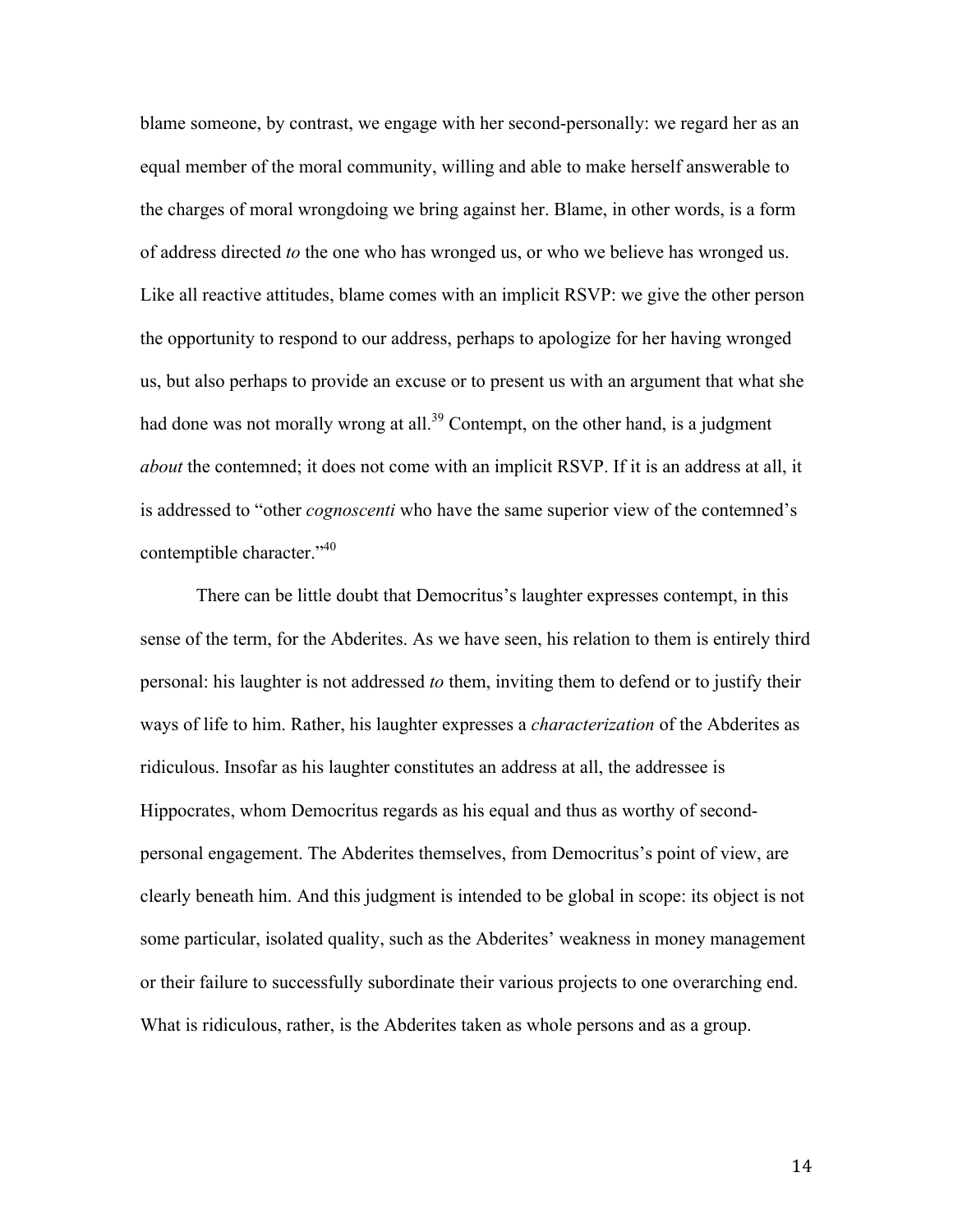The laughter that stems from the humorous sensibility is very different in all of these respects. In his sketch "Où courent-ils?" Raymond Devos does not characterize the Abderites, reducing them to qualities that are taken to be definitive of them. Neither does he look down on them, judging them to have fallen "short of some legitimate interpersonal ideal of the person." Instead, he runs right along with them, expressing wonder at the lightness of the meaning that happens between them. This wonder, and not our sense of our own superiority, is what elicits our laughter. As we have seen, humorous sense is a phenomenon of the surface: it arises nowhere else than at the level of our being-together. In the humorous sensibility, then, others are given, in Nancy's terms, as singular, as incomparable and inassimilable origins of meaning. This sensibility is simply incompatible with the attitude of contempt.

## **Normative Implications of the Humorous Sensibility**

In this final section I would like to develop some of the implications of the humorous sensibility, understood in terms of the exemption from sense, for our thinking about the ethics of contempt. Specifically, I want to argue that this account supports a broadly, but not entirely, Kantian view of the moral impermissibility of treating others with contempt. In *The Metaphysics of Morals*, Kant argues that "to be *contemptuous* of others (*contemnere*), that is, to deny them the respect owed to human beings in general, is in every case contrary to duty."<sup>41</sup> This position may seem quintessentially Kantian, but in fact it is entirely in keeping with a broad consensus on the question of contempt that had gone back at least a century and a half. Thomas Hobbes, for example, argued in *On the Citizen* that the natural law obligated us to refrain from showing "hatred or contempt of another by deeds, words, facial expressions, or laughter."42 And in his *Treatise on Ethics*,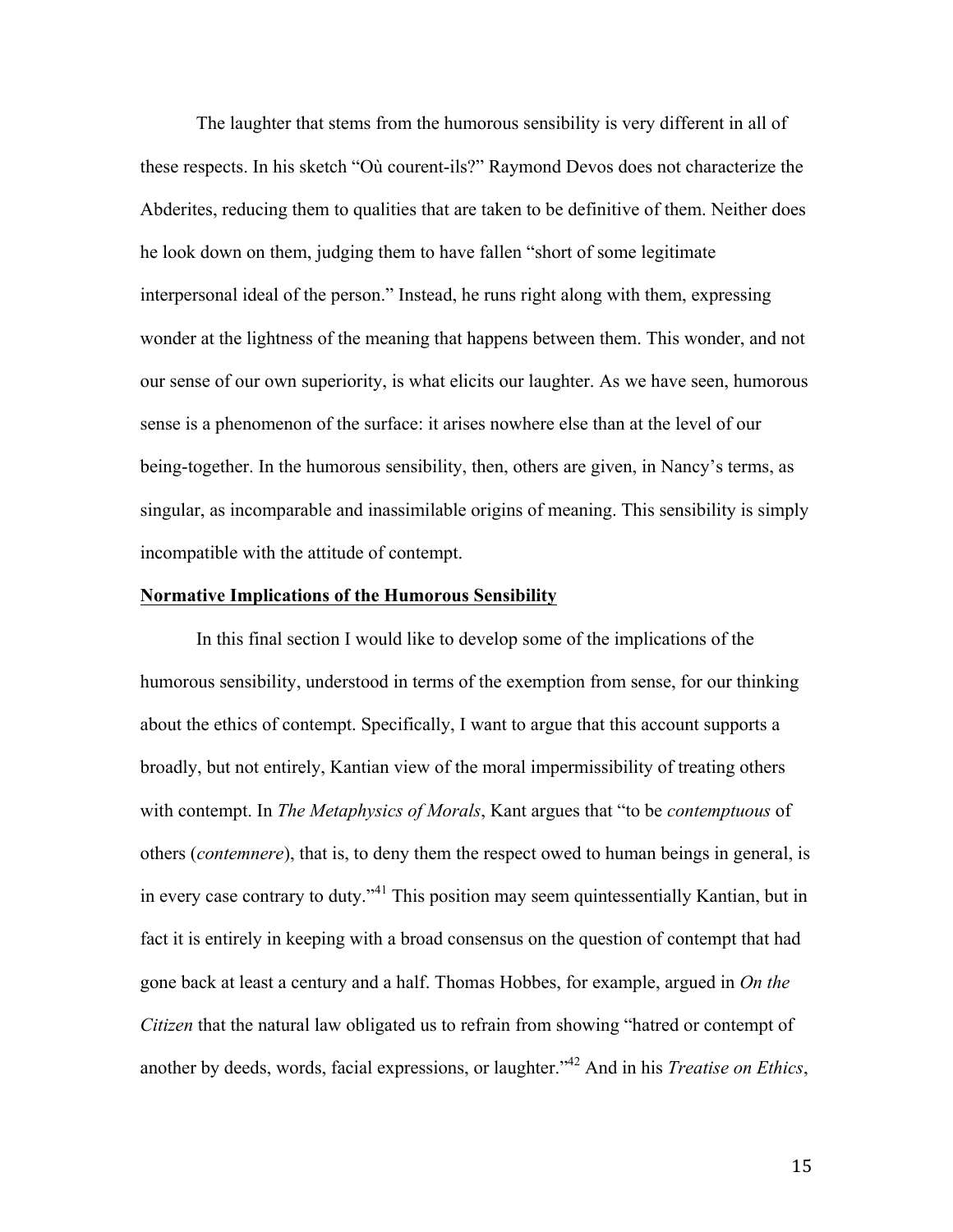Nicolas Malebranche insisted that contemning others was not only wrong, but "the greatest of wrongs."43 What is unique to Kant's view of the ethics of contempt is the combination of this view with a strong commitment to the claim that some people truly are contemptible. In the *Lectures on Ethics*, for example, he argues that we dispose of our humanity, and thus render ourselves contemptible, when we sell parts of our own bodies or allow ourselves to be used for the sexual pleasure of others. In performing such acts, we renounce our own subjectivity, reducing ourselves to the level of mere things.<sup>44</sup> In practicing other vices, such as drunkenness and gluttony, we render ourselves contemptible by reducing ourselves to the level of the non-rational animals.<sup>45</sup> And in the Doctrine of Virtue, Kant argues that the vices of lying, avarice, and servility are contrary to inner freedom and human dignity; to adopt them is to "throw oneself away and make oneself an object of contempt."46 This commitment gives rise to a very difficult problem for Kant's view: if the moral law, which has its source in the legislative faculty of pure practical reason, shows some persons to be objectively contemptible, then how can that same law forbid us from contemning them? What makes this problem even more difficult is the fact that the command not to contemn is categorical, not hypothetical. This means that the reason for the prohibition on contemning others cannot be prudential. It seems on Kant's account, then, as if pure practical reason commands us unconditionally to disregard the moral sense that it itself legislates. How can we make sense of this?

I believe that the modified version of Cusset's account of the humorous sensibility developed above gives us some valuable resources for resolving this tension in Kant's position, and more importantly for clarifying our own thinking about the ethics of contempt.<sup>47</sup> For Kant, as well as for the vast majority of writers on the subject, contempt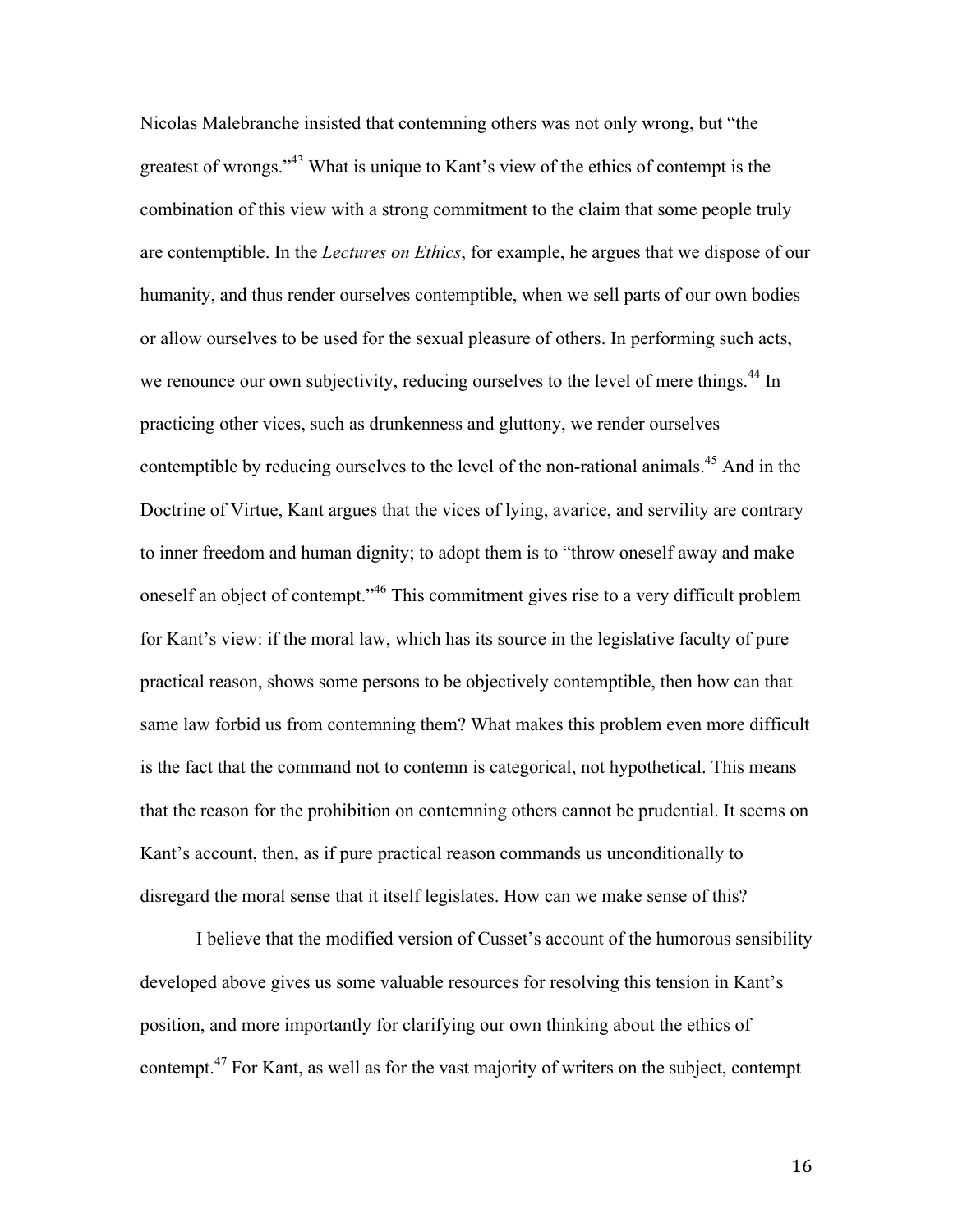is a globalizing judgment. This is clear from the passages cited above: by practicing certain vices we throw ourselves away or reduce ourselves to the level of mere things. It is also clear in his definition of contempt as "judging something to be worthless."<sup>48</sup> From within a moral sensibility shaped by what Nancy characterized as the imperative of unique, authoritative sense, these kinds of globalizing judgments may seem perfectly apt. But the humorous sensibility, characterized by an exemption from the imperative of sense, gives us a vivid example of how globalizing moral judgments fail to capture whole persons. By a slight displacement of perspective, we can come to recognize in even the most contemptible people a difficult-to-articulate something that is passed over in our moralizing judgments. This excessive something is present to us in the experience of wonder that humor can elicit: others are given not primarily as instances of moral kinds as liars, manipulators, gluttons, etc.—but as singular origins of the meaning of the world. And as we have seen, this experience of others is simply incompatible with an attitude of contempt.

Do we have an obligation, then, to cultivate a humorous sensibility, comporting ourselves toward others in something like the way Devos comports himself toward the Abderites? Should we treat the open-ended, excessive, surface dimension of sense that this comportment reveals as overriding the kind of fixed, authoritative, and unique sense that is given from the Democritean point of view, in something like the way the moral law in Kant always overrides prudential considerations? The answer to these questions, I believe, is no. Phenomenologically, the humorous sensibility is not given as necessarily overriding all other sensibilities. It is given, rather, in the way that Bernard Williams thinks the sense of obligation is actually given in our real, everyday experience: simply as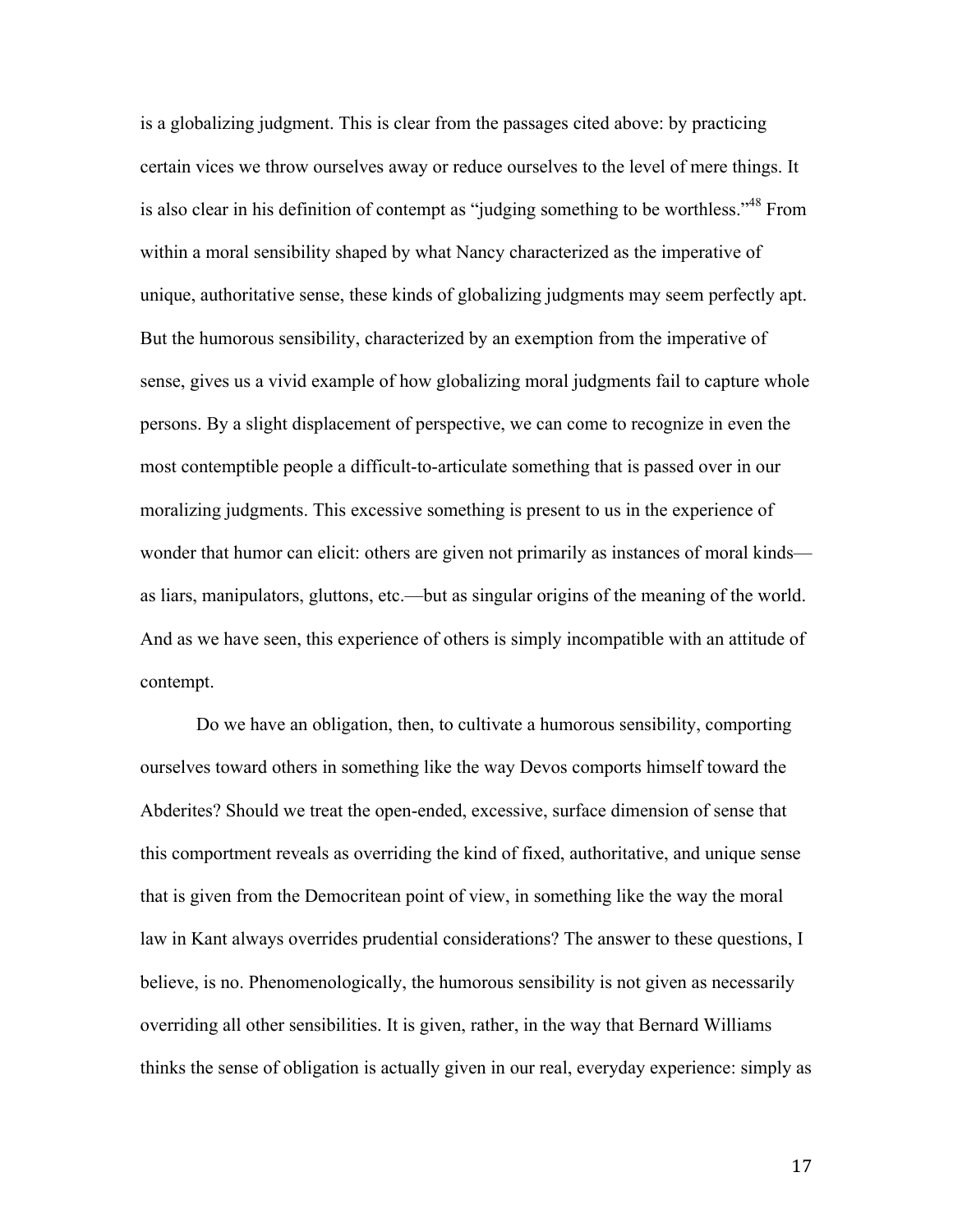one sensibility among others.49 Moreover, there are certainly cases in which the humorous sensibility is not called for. Although the humorous sensibility is incompatible with the third-person perspective that is characteristic of contempt, it is not itself a second-person perspective. It is not, in other words, a sensibility in which others are given as equal members of a moral community, answerable to us in cases where we feel they have wronged us, but also authorized to hold us accountable for our actions. But surely this kind of comportment toward others, and toward ourselves, is sometimes more appropriate than the attitude of "sincere participation but without deep adherence" that characterizes the humorous sensibility.

If this is correct, then we can agree with Kant that our attitudes toward very bad people are irreducibly conflicted, that we have strong reasons to treat them with contempt and that we also have strong reasons not to. But I do not believe we should go quite as far as Kant in concluding that the reasons not to contemn necessarily override the reasons to contemn. If a financial advisor has tricked our elderly and vulnerable grandparents out of their life savings, for example, we cannot know "quite easily and without hesitation" that we would wrong him by forming a global judgment of him as low and by forgoing second-personal relations with him. Of course this financial advisor, like everyone else, is more than his bad character; he is also, as Nancy says, a singular, inassimilable origin of the world. But we cannot rule out in advance the possibility that the wrongdoer's singularity may not be the most important moral consideration, especially for those who have been adversely affected by his bad acts. All the same, we can be sure that it is a consideration that always matters at least to some extent. And when we situate ourselves, like Democritus, firmly in the judge's seat, we are very likely to lose sight of this.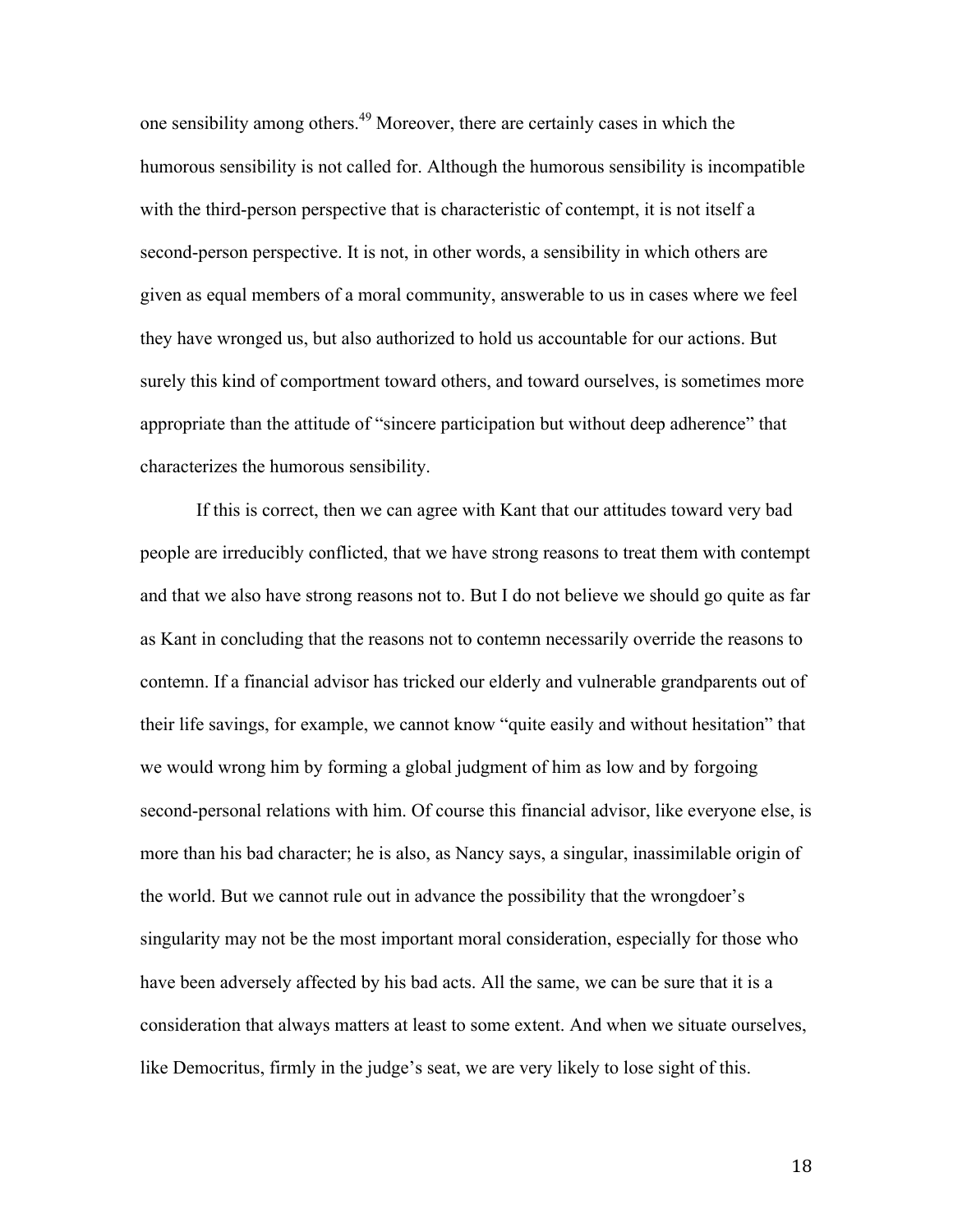Occupying this position, we run a very great risk of committing ourselves to strongly one-sided, self-aggrandizing, and unjust moral judgments and of closing ourselves off from the possibility of modifying those judgments in response to new evidence. Even in cases where our judgments of contempt are indeed appropriate, all things considered, we should still be careful to resist the temptation to reduce the wrongdoer completely to his bad character traits. The humorous sensibility, I believe, helps us to do exactly that: by effecting an exemption from the imperative of unique, authoritative sense, and by bringing into relief the singularity and incomparability of our fellows, it helps us to resist our dangerous tendency to get too comfortable in our position as masters of moral sense, opening us to the very real possibility that we have treated the other unjustly.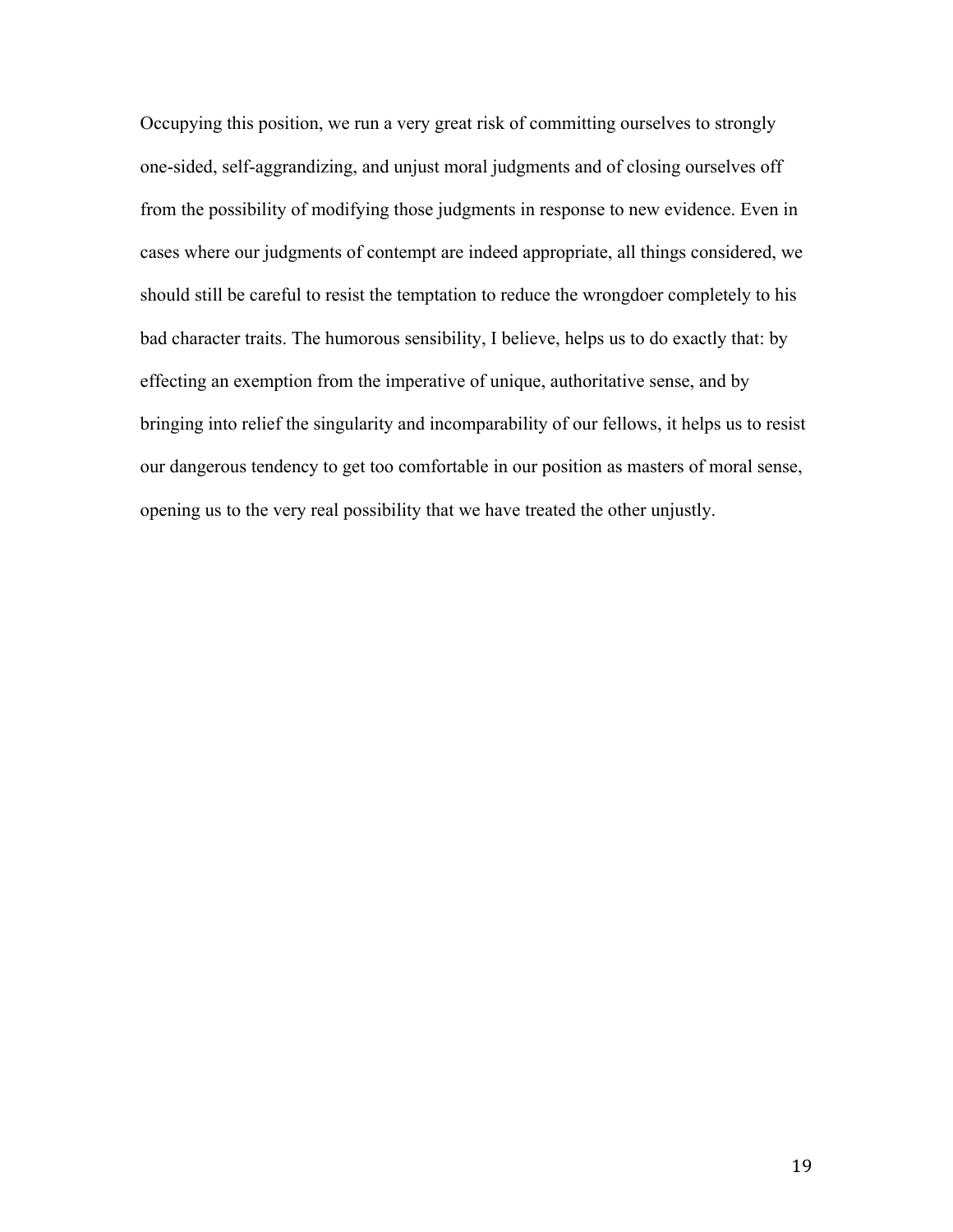<sup>1</sup> Aristotle, *Poetics* in *The Complete Works of Aristotle*, Volume II, ed. Jonathan Barnes (Princeton: Princeton University Press, 1984), 1149a 33-35.

<sup>2</sup> Quintilian, *The Institutio Oratoria of Quintilian, with an English Translation*, trans. H.E. Butler (Cambridge: Harvard University Press, 1921), 443.

<sup>3</sup> Thomas Hobbes, *The Elements of Law, Natural and Politic*, ed. Ferdinand Tönnies (New York: Routledge, 2013), 42.

<sup>4</sup> Charles Baudelaire, "Of the Essence of Laughter, and generally of the Comic in the Plastic Arts" in *Baudelaire: Selected Writings on Art and Artists*, trans. P.E. Charvet (Cambridge: Cambridge University Press, 1972), 146.

<sup>5</sup> Thomas Hobbes, *On the Citizen*, ed. Richard Tuck and Michael Silverthorne (Cambridge: Cambridge University Press, 1998), 49. Hereafter OC; Samuel Pufendorf, *On the Duty of Man and Citizen*, ed. James Tully, trans. Michael Silverthorne (Cambridge: Cambridge University Press, 1991), 63.

<sup>6</sup> Yves Cusset, *Rire: Tractatus philo-comicus* (Paris: Flammarion, 2016), 60. Hereafter Rire. All translations from this work are my own.

 $<sup>7</sup>$  Ibid., 55.</sup>

<sup>8</sup> Ibid., 57.

 $<sup>9</sup>$  Ibid.</sup>

 $10$  Ibid., 59.

 $11$  Ibid., 225.

<sup>12</sup> Yves Cusset, "Penser, S'étonner, S'éclater: Théâtre Clownesque et Étonnement Philosophique," *Vie Sociale* 2 (2010): 30.

 $13$  Cusset, Rire, 62.

<sup>14</sup> Maurice Merleau-Ponty, *Phenomenology of Perception*, trans. Donald A. Landes (London: Routledge, 2012), lxxvii.

<sup>15</sup> Roland Barthes, *Empire of Signs*, trans. Richard Howard (New York: Hill and Wang, 1982), 83.

<sup>16</sup> Ibid., 59.

<sup>17</sup> Jean-Luc Nancy, *Dis-Enclosure: The Deconstruction of Christianity*, trans. Bettina Bergo, Gabriel Malenfant, and Michael B. Smith (New York: Fordham University Press, 2008), 124. Hereafter *Dis-Enclosure*.

 $18$  Ibid., 125.

 $19$  Ibid., 126.

<sup>20</sup> Immanuel Kant, *Groundwork of the Metaphysics of Morals* in Immanuel Kant, *Practical Philosophy*, The Cambridge Edition of the Works of Immanuel Kant, trans. and ed., Mary J. Gregor (Cambridge: Cambridge University Press, 1996), 85 [4:436]. Page numbers in brackets refer to those of the Akademie Edition. Hereafter GMM.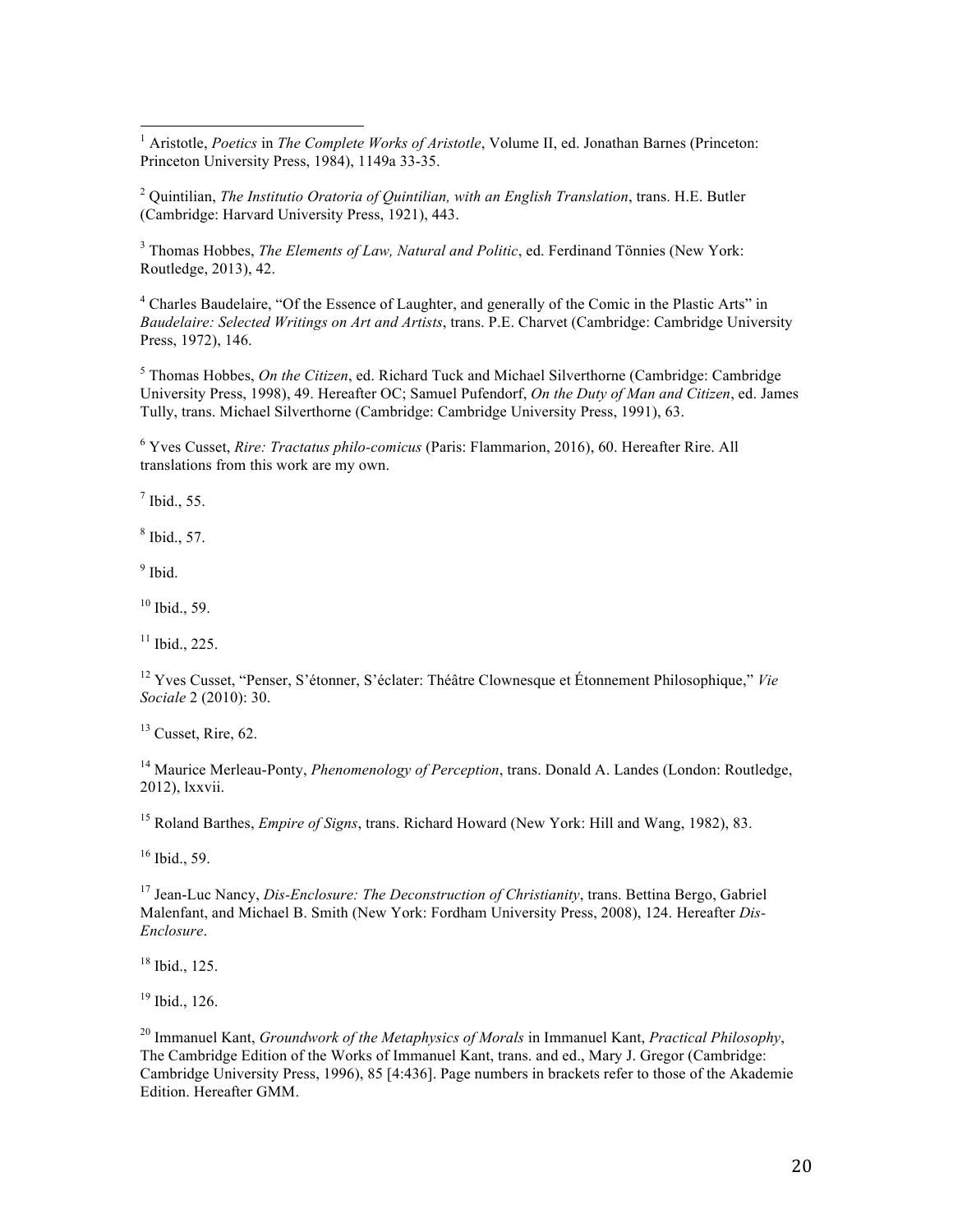<sup>21</sup> Nancy, *Dis-Enclosure*, 126.

<sup>22</sup> Immanuel Kant, *Critique of Practical Reason* in Immanuel Kant, *Practical Philosophy*, The Cambridge Edition of the Works of Immanuel Kant, trans. and ed., Mary J. Gregor (Cambridge: Cambridge University Press, 1996), 169 [5:36]. Page numbers in brackets refer to those of the Akademie Edition.

<sup>23</sup> Kant, GMM, 58 [4:404].

<sup>24</sup> Nancy, *Dis-Enclosure*, 126.

 $25$  Ibid., 128. Italics omitted.

 $^{26}$  Ted Cohen, focusing specifically on jokes, makes a similar point. The most important function of jokes, he argues, is not to establish a distance from others or to express the truth about them, but rather to help create a greater intimacy with them: "That we [laugh] *together* is the satisfaction of a deep human longing, the realization of a desperate hope. It is the hope that we are enough like one another to sense one another, to be able to live together." Ted Cohen, *Jokes: Philosophical Thoughts on Joking Matters* (Chicago: University of Chicago Press, 1999), 29.

<sup>27</sup> Jean-Luc Nancy, *Being Singular Plural*, trans. Robert D. Richardson and Anne E. O'Byrne (Stanford: Stanford University Press, 2000), 6.

<sup>28</sup> Agneta H. Fischer and Ira J. Roseman, "Beat Them or Ban Them: The Characteristics and Social Functions of Anger and Contempt" *Journal of Personality and Social Psychology* 99, no. 1 (2007): 103- 104. Cf. Diane M. Mackie, Thierry Devos, and Eliot R. Smith, "Intergroup Emotions: Explaining Offensive Action Tendencies in an Intergroup Context" *Journal of Personality and Social Psychology* 79, no. 4 (2000): 612: "Whereas anger mediated intended action against the out-group, the experience of contempt was associated with the desire to move away from the out-group."

<sup>29</sup> Kate Abramson, "A Sentimentalist's Defense of Contempt, Shame, and Disdain" in Peter Goldie, ed., *The Oxford Handbook of Philosophy of Emotion* (Oxford: Oxford University Press, 2009), 202. Hereafter SD. Cf. Robert C. Solomon, *The Passions: Emotions and the Meaning of Life* (Indianapolis: Hackett Publishing Company, 1993), 234. Hereafter *The Passions*.

30Thomas E. Hill, *Respect, Pluralism, and Justice: Kantian Perspectives* (Oxford: Oxford University Press, 2000), 60.

<sup>31</sup> Carroll E. Izard, *Human Emotions* (New York: Plenum, 1977), 339.

<sup>32</sup> Hugh L. Wagner, "The Accessibility of the Term 'Contempt' and the Meaning of the Unilateral Lip Curl" *Cognition and Emotion* 14, no. 5 (2000): 695.

<sup>33</sup> Michelle Mason, "Contempt as a Moral Attitude" *Ethics* 113, no. 2 (2003): 241. Hereafter CMA.

<sup>34</sup> Macalaster Bell, *Hard Feelings: The Moral Psychology of Contempt* (Oxford: Oxford University Press, 2013), 128. Italics omitted. Hereafter *Hard Feelings*.

<sup>35</sup> Abramson, SD, 205. Cf. Solomon, *The Passions*, 234; Richard B. Brandt, "Moral Valuation," *Ethics* 56, no. 2 (1946): 114.

<sup>36</sup> Mason, CMA, 246.

<sup>37</sup> Bell, HF, 39.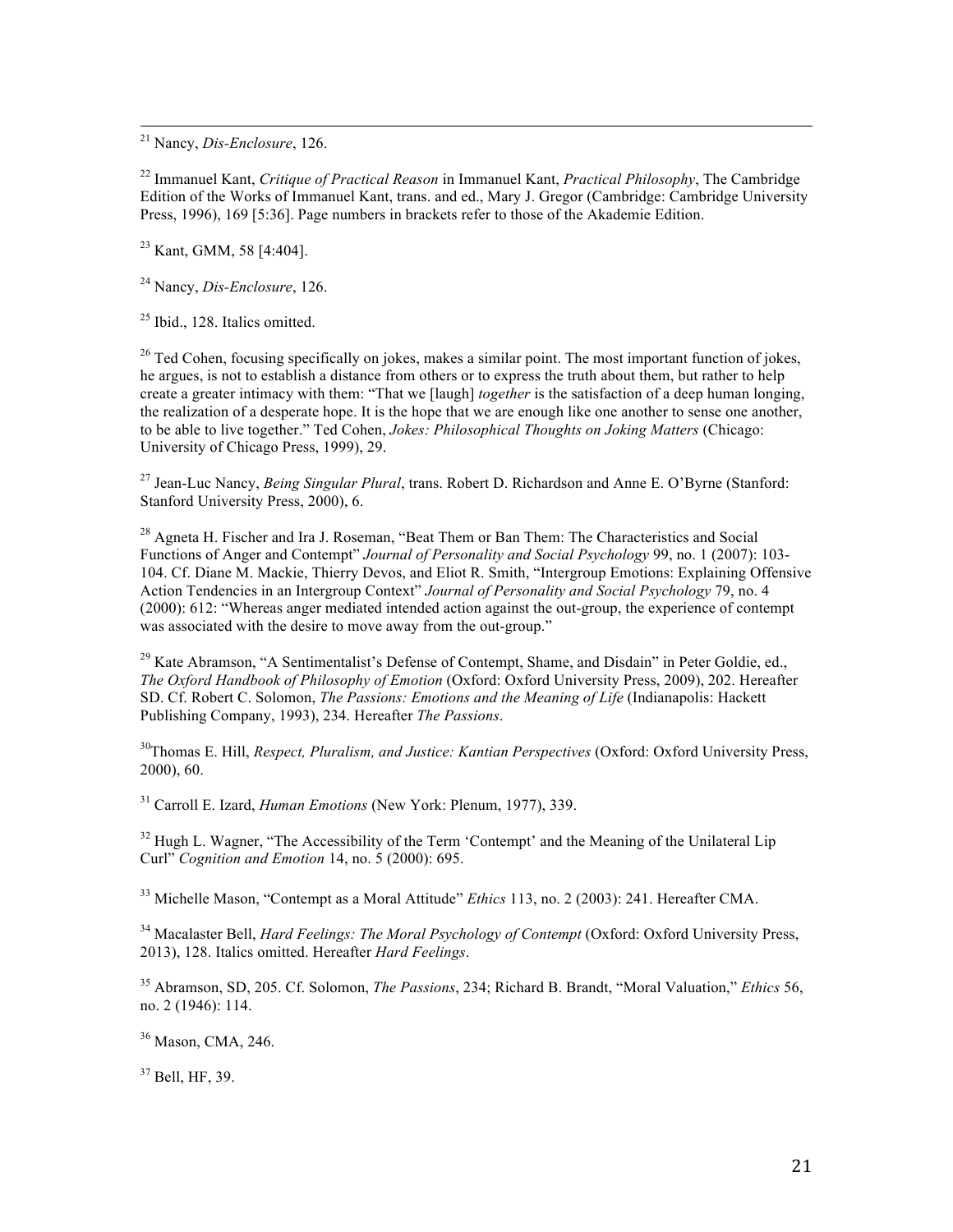<sup>38</sup> Stephen Darwall, "Contempt as an Other-Characterizing, 'Hierarchizing' Attitude" in Michelle Mason, ed., *The Moral Psychology of Contempt* (Lanham, MD: Rowman & Littlefield, 2018), 229. Hereafter COCHA.

<sup>39</sup> Stephen Darwall, *The Second-Person Standpoint: Morality, Respect and Accountability* (Cambridge: Harvard University Press, 2006), 40.

<sup>40</sup> Darwall, COCHA, 229.

<sup>41</sup> Immanuel Kant, *The Metaphysics of Morals* in Immanuel Kant, *Practical Philosophy*, The Cambridge Edition of the Works of Immanuel Kant, trans. and ed., Mary J. Gregor (Cambridge: Cambridge University Press, 1996), 579 [6:463]. Page numbers in brackets refer to those of the Akademie Edition.

42Hobbes, OC 49. Italics omitted.

<sup>43</sup> Nicolas Malebranche, *Treatise on Ethics*, trans. Craig Walton (Dordrecht: Kluwer, 1992), 173. Translation modified.

<sup>44</sup> Immanuel Kant, *Lectures on Ethics*, The Cambridge Edition of the Works of Immanuel Kant, ed. Peter Heath and J.B. Schneewind, trans. Peter Heath (Cambridge: Cambridge University Press, 1997), 157 [27:386]. Hereafter LE. Page numbers in brackets refer to those of the Akademie Edition.

<sup>45</sup> Ibid., 420 [27:692-93].

<sup>46</sup> Kant, MM, 545 [6:420].

 $47$  Kant, of course, has his own account of humor, which he develops very briefly in Section 54 of his *Critique of the Power of Judgment*. Kant's account is an example of what is now called Incongruity Theory, according to which laughter is produced by the violation of our expectations: "In everything that is to provoke a lively, uproarious laughter, there must be something nonsensical (in which, therefore, the understanding in itself can take no satisfaction). Laughter is an affect resulting from the sudden transformation of a heightened expectation into nothing." Immanuel Kant, *Critique of the Power of Judgment*, The Cambridge Edition of the Works of Immanuel Kant, ed. Paul Guyer, trans. Paul Guyer and Eric Matthews (Cambridge: Cambridge University Press, 2000), 209 [5:332]. Page numbers in brackets refer to those of the Akademie Edition. Kant has very little to say about the implications of his account of humor for ethics. For an argument that attempts to spell out some of those implications, see Annie Hounsokou, "'Exposing the Rogue in Us': An Exploration of Laughter in the *Critique of Judgment*," *Epoché: A Journal for the History of Philosophy*, Vol. 16, no. 2 (2002): 317-36.

<sup>48</sup> Ibid., 579 [6:462].

<sup>49</sup> Bernard Williams, "Morality, the Peculiar Institution" in *Ethics and the Limits of Philosophy* (Cambridge: Harvard University Press, 1985), 174.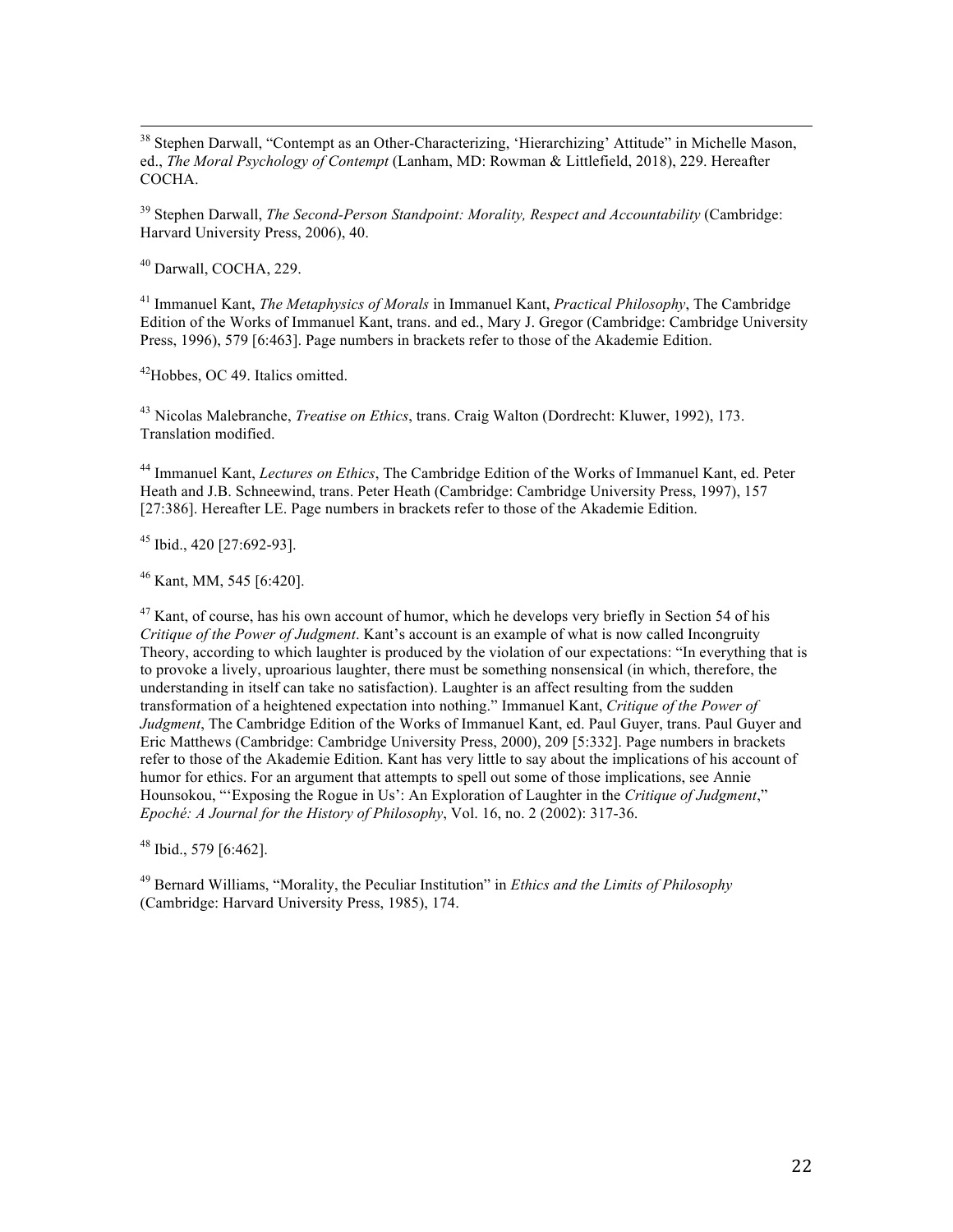## <u> 1989 - Andrea Santa Andrea Andrea Andrea Andrea Andrea Andrea Andrea Andrea Andrea Andrea Andrea Andrea Andr</u> Works Cited

- Abramson, Kate. "A Sentimentalist's Defense of Contempt, Shame, and Disdain." In Peter Goldie, ed., *The Oxford Handbook of Philosophy of Emotion*. Oxford: Oxford University Press, 2009.
- Aristotle. *Poetics*. In *The Complete Works of Aristotle*, Volume II, ed. Jonathan Barnes. Princeton: Princeton University Press, 1984.

Barthes, Roland. *Empire of Signs*. Translated by Richard Howard. New York: Hill and Wang, 1982.

- Baudelaire, Charles. "Of the Essence of Laughter, and generally of the Comic in the Plastic Arts." In *Baudelaire: Selected Writings on Art and Artists*. Translated by. P.E. Charvet. Cambridge: Cambridge University Press, 1972.
- Bell, Macalester. *Hard Feelings: The Moral Psychology of Contempt*. Oxford: Oxford University Press, 2013.

Brandt, Richard B. "Moral Valuation." *Ethics* 56, no. 2 (1946): 106-121.

Cohen, Ted. *Jokes: Philosophical Thoughts on Joking Matters*. Chicago: University of Chicago Press, 1999.

Cusset, Yves. *Rire: Tractatus philo-comicus*. Paris: Flammarion, 2016.

- ———. "Penser, S'étonner, S'éclater: Théâtre Clownesque et Étonnement Philosophique." *Vie Sociale* 2 (2010): 27-37.
- Darwall, Stephen. "Contempt as an Other-Characterizing, 'Hierarchizing' Attitude." In Michelle Mason, ed., *The Moral Psychology of Contempt*. Lanham, MD: Rowman & Littlefield, 2018.

———. *The Second-Person Standpoint: Morality, Respect and Accountability.* Cambridge: Harvard University Press, 2006.

- Fischer, Agneta H. and Ira J. Roseman. "Beat Them or Ban Them: The Characteristics and Social Functions of Anger and Contempt." *Journal of Personality and Social Psychology* 99, no. 1 (2007): 103-115.
- Hill, Thomas E. *Respect, Pluralism, and Justice: Kantian Perspectives*. Oxford: Oxford University Press, 2000.
- Hobbes, Thomas. *The Elements of Law, Natural and Politic*. Edited by Ferdinand Tönnies. New York: Routledge, 2013.
- ———. *On the Citizen*. Edited by Richard Tuck and Michael Silverthorne. Cambridge: Cambridge University Press, 1998.
- Hounsokou, Annie. "'Exposing the Rogue in Us': An Exploration of Laughter in the *Critique of Judgment*." *Epoché: A Journal for the History of Philosophy* 16, no. 2 (2012): 317-336.

Izard, Carroll E. *Human Emotions.* New York: Plenum, 1977.

Kant, Immanuel. *Critique of the Power of Judgment*. In The Cambridge Edition of the Works of Immanuel Kant. Edited by Paul Guyer. Translated by Paul Guyer and Eric Matthews. Cambridge: Cambridge University Press, 2000.